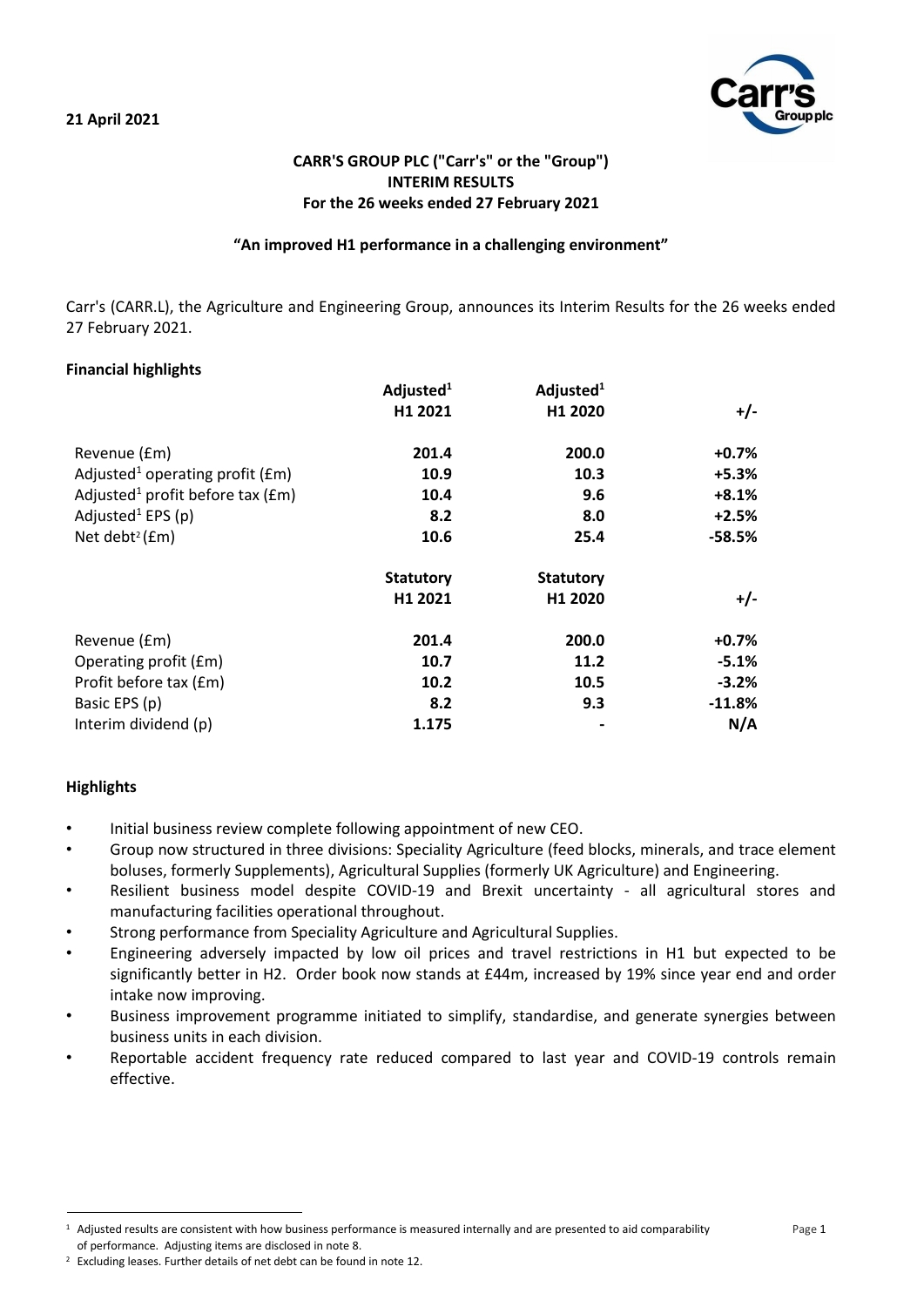# **Outlook**

A continued positive performance is forecast across the Agricultural divisions together with an improved second half in the Engineering division as the impact of COVID-19 begins to recede and its order intake continues to increase. A programme of simplification and standardisation is forecast to improve performance over time. Trading since 27 February 2021 has been positive and the Board's expectations for the current financial year remain unchanged.

## **Hugh Pelham, Chief Executive Officer, commented:**

"Despite a challenging operational environment with significant headwinds experienced in Engineering we have delivered an improved performance compared to the same period last year. Our Speciality Agriculture and Agricultural Supplies divisions have performed particularly strongly. The outlook for Engineering is for an improved performance in the second half of the financial year.

"I have been fortunate to inherit some sound foundations from my predecessor, Tim Davies. Carr's Group owns a portfolio of good businesses with strong market positions.

"Our people have responded brilliantly to the challenge of working in a COVID-19 environment. I would like to thank them for their commitment and dedication in keeping all our stores, fuel depots and manufacturing operations running in such difficult times.

"An initial operating review has been conducted and the Group is now structured in three divisions: Speciality Agriculture, Agricultural Supplies and Engineering to create greater operational efficiencies, market focus and provide greater transparency for investors. The results of our Speciality Agriculture division demonstrate the quality of our products in the feed block, minerals and animal health markets.

"Actions have been taken to strengthen reporting and governance systems within the business as part of a process to identify opportunities for improvement.

"Considerable opportunity exists to optimise the current portfolio through a process of standardisation, simplification and seeking synergies between similar businesses. Growth can be achieved through a mixture of geographic expansion, selling all our service lines to our customer base, and acquisition and potential industry consolidation.

"I am confident that the Group will continue to deliver a resilient and improving set of results over time."

## **Enquiries:**

**Carr's Group plc** Tel: +44 (0) 1228 554600 Hugh Pelham (Chief Executive Officer) Neil Austin (Chief Financial Officer)

Nick Dibden / Lisa Kavanagh / Sam Austrums

**Powerscourt** Tel: +44 (0) 20 7250 1446

## **About Carr's Group plc:**

Carr's is an international leader in manufacturing value added products and solutions, with market leading brands and robust market positions in Agriculture and Engineering, supplying customers in over 50 countries around the world. Carr's operates a decentralised business model that empowers operating subsidiaries enabling them to be competitive, agile, and effective in their individual markets whilst setting overall standards and goals.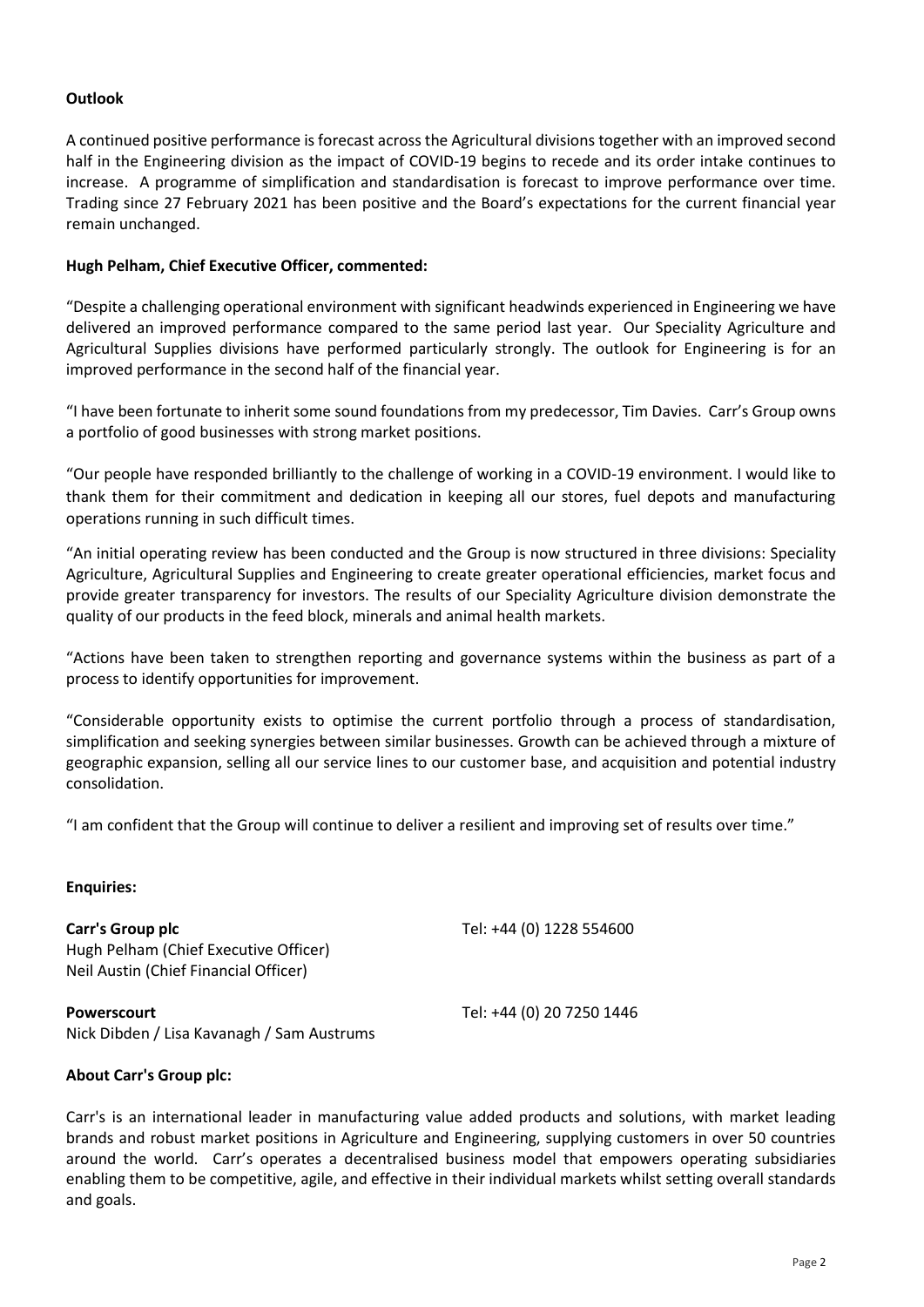Its Speciality Agriculture division manufactures and supplies feed blocks, minerals and boluses containing trace metals and minerals for livestock.

Its Agricultural Supplies division manufactures compound animal feed, distributes farm machinery and runs a UK network of rural stores, providing a one-stop shop for the farming community.

Its Engineering division designs and manufactures pressure vessels, manufactures precision components from specialist steel alloys, manufactures robotic manipulators, and provides engineering design, assembly, and installation services for the nuclear, defence and oil & gas industries.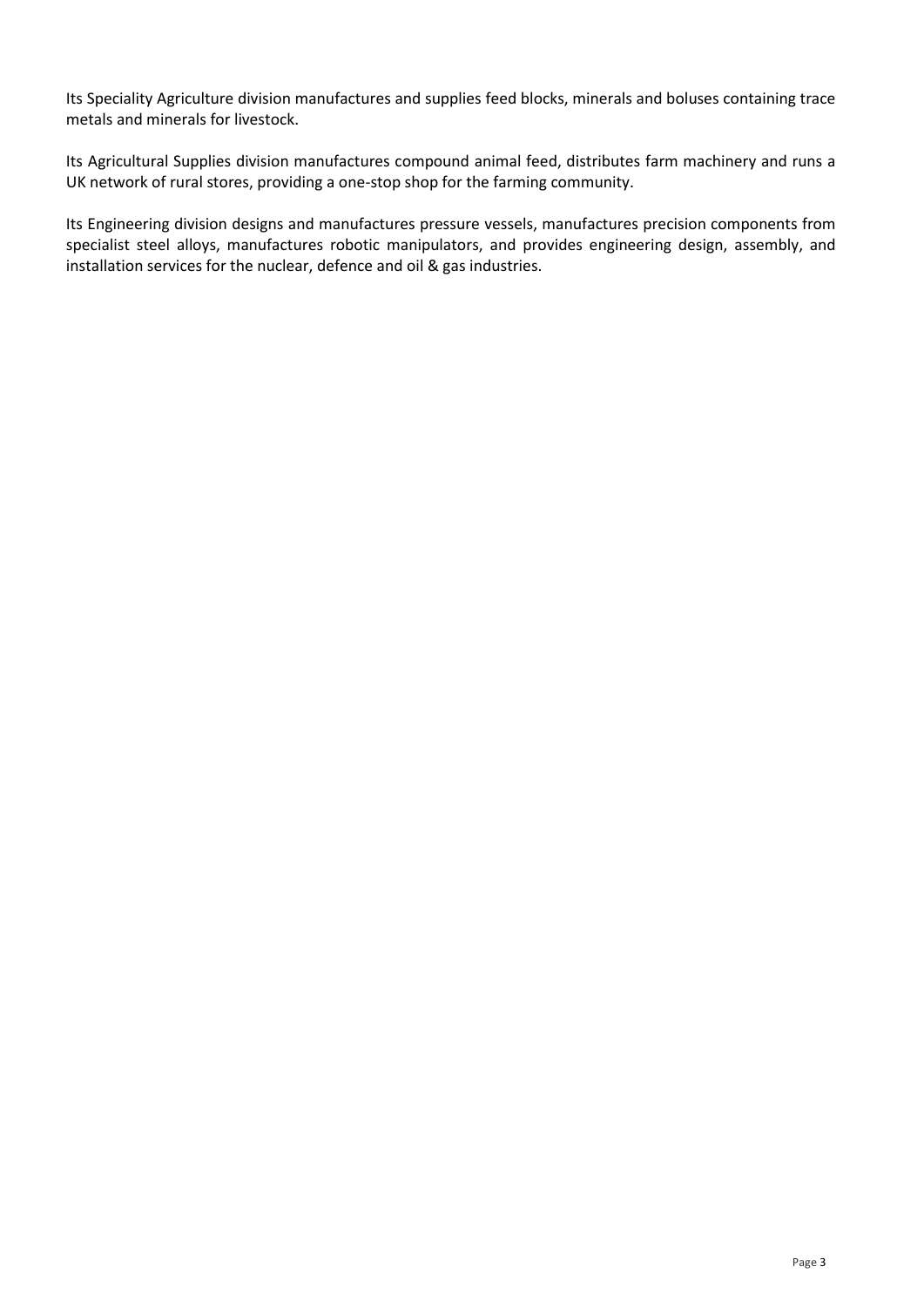## **INTERIM MANAGEMENT REPORT**

## **HSE AND COVID-19**

The health, safety and wellbeing of our employees and customers is of paramount importance. We continue to follow Government guidelines and maintain rigorous social distancing controls, hygiene measures and shiftworking practices across all locations.

The reportable accident frequency rate compared to last year has declined and various improvements in health, safety, and environmental management systems across the Group have been implemented.

The impact of the COVID-19 pandemic on the Group remains under close review by the Board. The Group has successfully implemented a range of measures and planned contingencies across all our businesses which are designed to minimise the impact of the pandemic, and as a result all our manufacturing facilities have remained fully operational. However, we have been impacted by delays in the progress of engineering projects and restrictions on visiting customer sites.

Given the positive trading performance during the period the Group has not utilised the Coronavirus Job Retention Scheme and currently has no plans to do so.

## **RESULTS**

In challenging market conditions, Carr's has delivered an improved performance in the period.

During the 26 weeks ended 27 February 2021 revenues increased to £201.4m (H1 2020: £200.0m).

Adjusted operating profit of £10.9m (H1 2020: £10.3m) was 5.3% up on the prior year. Adjusted profit before tax increased by 8.1% to £10.4m (H1 2020: £9.6m). The improvement in adjusted profits is mainly attributable to improved performances in Speciality Agriculture and Agricultural Supplies.

Adjusted earnings per share increased by 2.5% to 8.2p (H1 2020: 8.0p).

## **STRATEGIC AND OPERATIONAL REVIEW**

The Group has commenced a strategic and operational review. As a result of this, its activities are now structured into three divisions:

- 1. Speciality Agriculture
- 2. Agricultural Supplies
- 3. Engineering

Our strategy is to continue to invest in established businesses with distinct value propositions or new companies with proven technology and strong growth prospects.

We will add value by:

- Differentiating investing in innovative technology, patented processes / products and better customer service.
- Optimising simplifying, standardising and seeking synergies between related companies in our portfolio.
- Consolidating creating scale and critical mass by consolidating similar businesses in a market sector.
- Growing expanding our geographic presence, cross selling to our customer base and developing new products.

Each division has developed an initial plan in these areas, and these will be further refined over the coming months. The Group will continue its strategic and operational review in the second half of this financial year.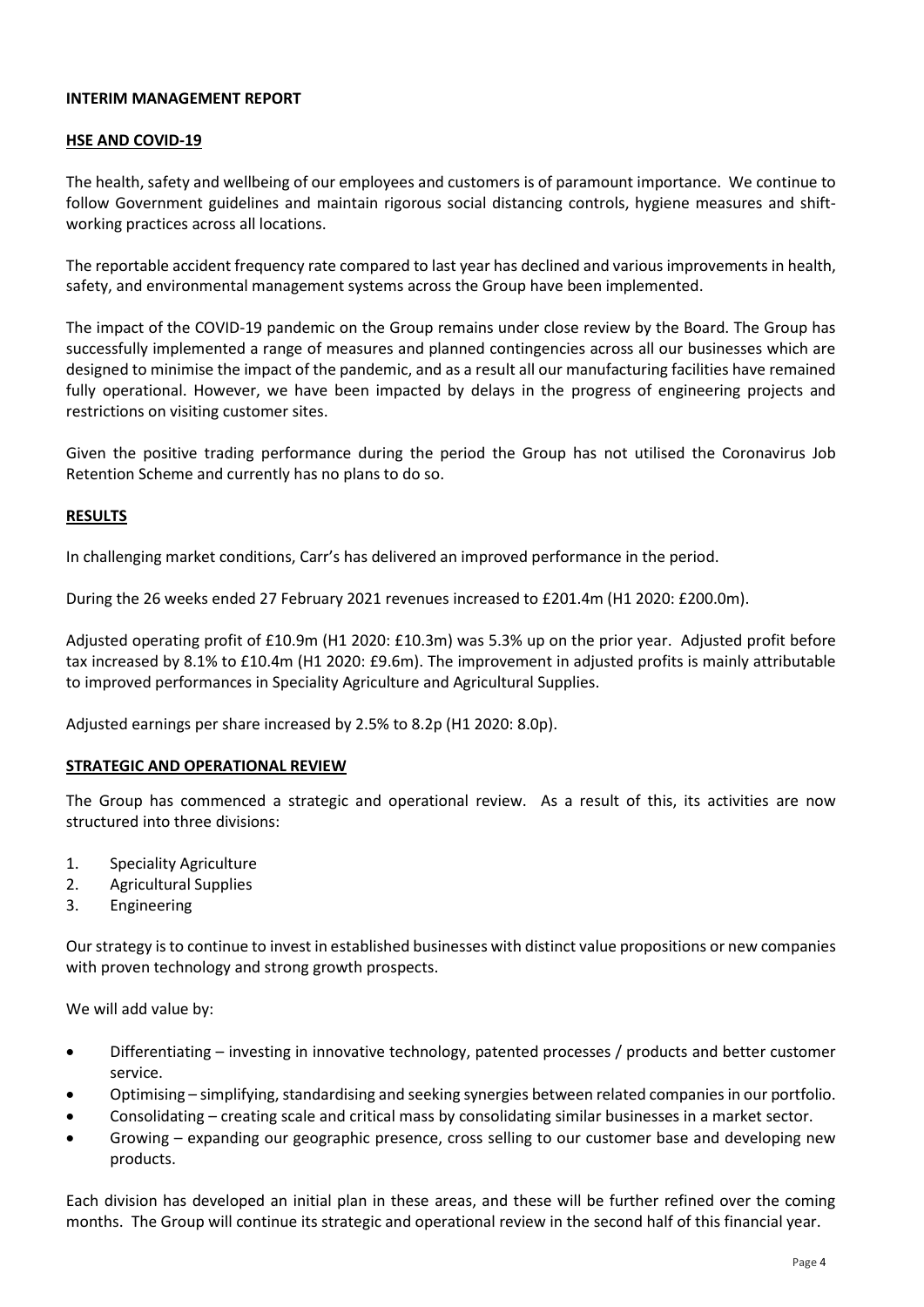## **SPECIALITY AGRICULTURE**

Speciality Agriculture comprises our feed blocks, mineral supplements and trace element boluses in the UK, Europe, North America, and New Zealand.

|                           | H <sub>1</sub> 2021 | H <sub>1</sub> 2020 | % Change |
|---------------------------|---------------------|---------------------|----------|
| Revenue                   | £40.2m              | £36.6m              | +9.8%    |
| Adjusted operating profit | E8.2m               | £6.5m               | +24.7%   |

Our businesses have performed strongly in all geographic areas driven by strong livestock prices and more seasonal weather patterns than prior years. Overall, 101,000 tonnes of feed blocks and speciality minerals were sold worldwide, an increase of 8.4% year on year. Sales revenues recovered in our animal health business, Animax. Our project to automate the production process at Animax continues with benefits expected in the next financial year.

Our strategy remains to focus on molasses based feed blocks and specialist animal health products where our patented manufacturing processes deliver differentiated products. Initiatives to improve processes, supply chain buying and upgrade our manufacturing plants are underway. Growth opportunities to expand our presence in the USA, Canada and Germany are the highest priority, as well as developing more environmentally sustainable packaging for key products lines.

## **AGRICULTURAL SUPPLIES**

Agricultural Supplies comprises our Carr's Billington branded agricultural stores, machinery, fuel and compound feed business and our joint venture business Bibby Agriculture.

|                           | H1 2021 | H <sub>1</sub> 2020 | % Change |
|---------------------------|---------|---------------------|----------|
| Revenue                   | £137.7m | £138.4m             | $-0.5%$  |
| Adjusted operating profit | £3.3m   | E2.5m               | $+33.5%$ |

Total feed sales volumes increased to 318kt, an increase of 0.4% compared to the prior year. Machinery revenues were also strong, increasing by 29.1% year on year, and total retail sales also increased by 4.3% with like-for-like sales showing an 8.1% increase. Fuel volumes were down 2.5% versus the prior year, with the main impact being felt in the first quarter of the financial year.

Significant increases in raw material prices impacted the profitability of the feed business in the first half, however, margins were stronger in retail, fuel and machinery which helped offset the impact of higher raw material costs.

In the UK specifically, the agreement of a trade deal with the EU in December 2020 has significantly improved farmer confidence, which has been further buoyed by strong farmgate prices. The UK Agriculture Bill will also provide opportunities as farmers are incentivised by efficiency and environmental schemes.

Our strategy remains to provide all a farmer needs and differentiate ourselves through our product range, our customer and technical service levels, having a local presence, and the quality of our compound feeds. Operationally, a number of initiatives have been implemented to standardise product range and prices, improve supply chain arrangements and better manage raw material buying and pricing. Further opportunities to grow exist through the opening of new stores and industry consolidation.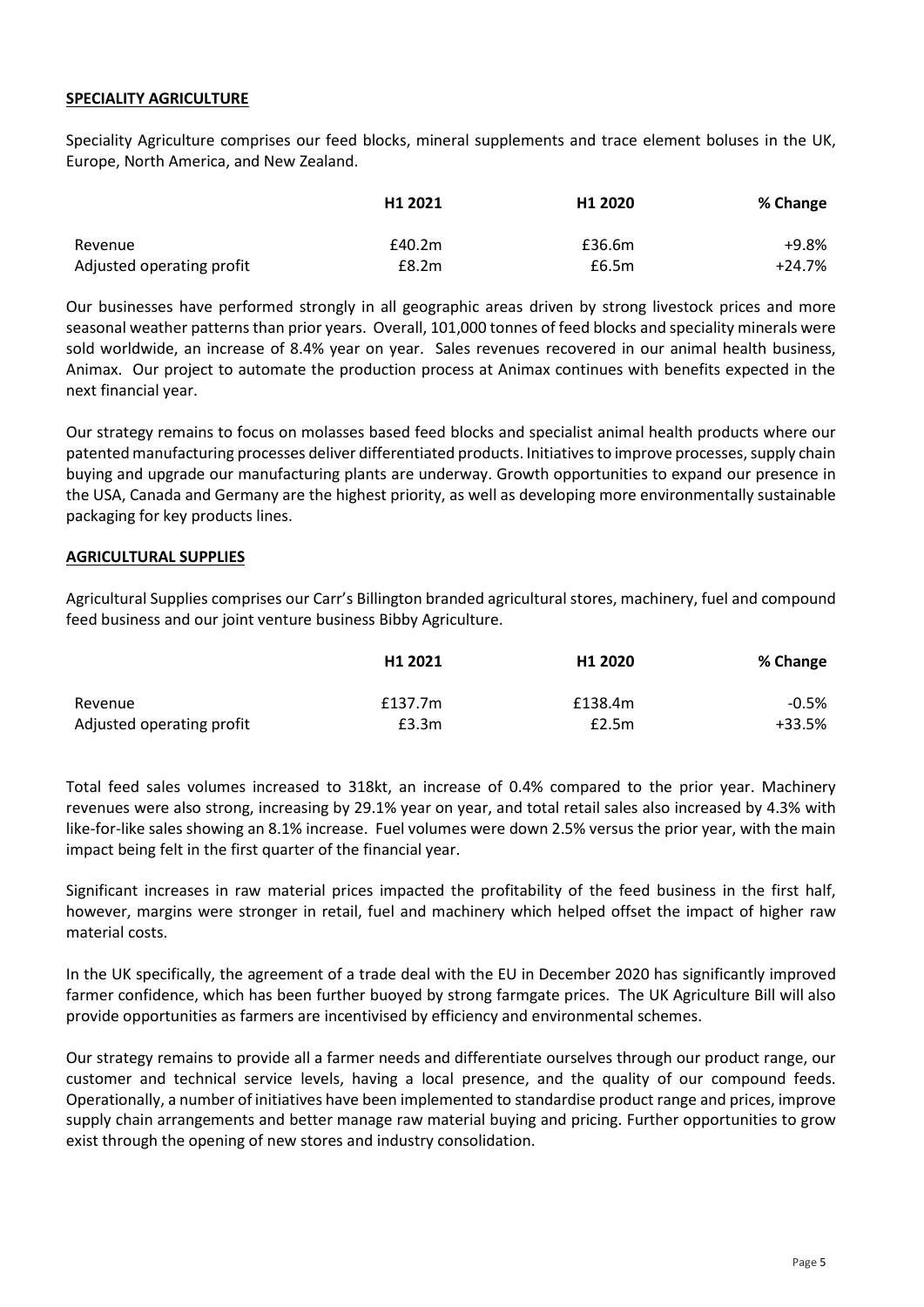## **ENGINEERING**

Engineering comprises our fabrication and precision engineering businessesin the UK, robotics businessesin the UK and Europe and our engineering solutions businesses in the UK and USA.

|                           | H <sub>1</sub> 2021 | H <sub>1</sub> 2020 | % Change |
|---------------------------|---------------------|---------------------|----------|
| Revenue                   | £23.6m              | £24.9m              | -5.4%    |
| Adjusted operating profit | £0.9 <sub>m</sub>   | f1.2m               | $-24.1%$ |

The profitability of our engineering solutions business in the USA and UK has been resilient with continued work with large blue-chip customers in the nuclear and defence sectors. Additional work has recently been secured in the defence sector.

The performance of our fabrication and precision engineering businesses have been adversely affected by low oil & gas prices. More positively, our fabrication business has received a significant level of orders in the nuclear sector. A turnaround plan is in place for the precision engineering business and performance is expected to be significantly better in H2.

The performance of our robotics business has substantively improved compared to H1 last year with exports to China expected to resume in H2 2021.

Our overall Engineering order book at £44m (H1 2020: £47m) is less than at the equivalent point last year but £7m higher than at the end of 2020 (FY 2020: £37m). In the second half of the prior year a significant number of orders were subsequently cancelled following the outbreak of COVID-19.

Our strategy in the Engineering division is to provide specialist high margin services primarily to the nuclear and defence sectors. Our differentiators include patented MSIP®, Power Fluidics™ processes, the range of precision engineering machinery, the product life and quality of our robotic manipulators and a direct workforce with highly specialist welding capabilities.

Opportunities to grow exist with our current customer base by providing our full range of specialist services and by selectively pursuing new customers in the nuclear and defence industries in particular.

# **FINANCE REVIEW**

## **Adjusted results**

Revenue increased by 0.7% to £201.4m (H1 2020: £200.0m), with an increase of 9.8% in Speciality Agriculture offset by a reduction in both Engineering and Agricultural Supplies of 5.4% and 0.5% respectively.

Adjusted operating profit increased 5.3% to £10.9m (H1 2020: £10.3m). Strong performances in Speciality Agriculture, up 24.7%, and Agricultural Supplies, up 33.5%, were partially offset by a reduction in Engineering of 24.1%. Central costs were higher at £1.5m (H1 2020: credit of £0.1m) partly due to a change in provision for a non-recoverable debt, phasing, increased costs for performance related remuneration, and CEO handover costs.

Net finance costs of £0.5m (H1 2020: £0.7m) reduced year on year due to lower borrowings. Net debt was £10.6m at the period end (H1 2020: 25.4m), driven by a strong operating performance with EBITDA of £12.6m and a reduction in working capital of £4.1m, offset by dividends of £4.4m, net capital expenditure of £2.3m and tax and interest of £1.9m. The Group's main banking facilities run to 2023.

The Group's adjusted profit before tax increased by 8.1% to £10.4m (H1 2020: £9.6m).

Adjusted earnings per share increased by 2.5% to 8.2p (H1 2020: 8.0p). The increase is proportionately lower than the increase in profit before tax because of the higher effective tax rate, due to a higher mix of overseas profits and the impact of minority interests.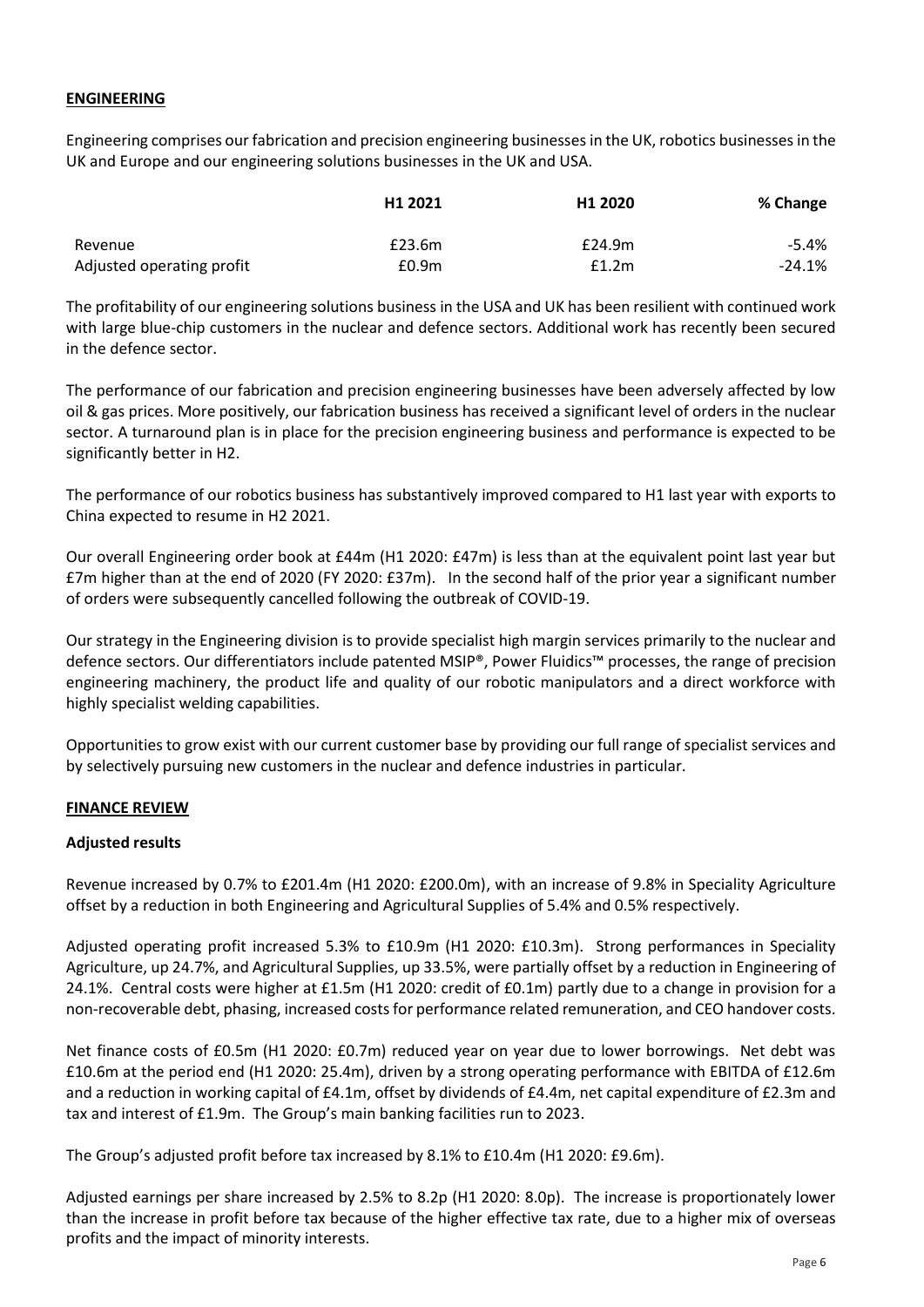# **Adjusting items**

The Group provides the adjusted profit measures referred to above to present additional useful information on business performance consistent with how business performance is measured internally. These measures show underlying profits before certain adjusting items.

In H1 2020, adjusting items were a net credit of £0.9m related mainly to adjustments to contingent consideration (H1 2020: £2.1m compared to H1 2021: £0.7m) partly offset by amortisation of intangible assets. In H1 2021, they are a charge of £0.2m. Full details of all adjusting items are given in note 8.

## **Statutory results**

Reported operating profit on a statutory basis was £10.7m (H1 2020: £11.2m) and reported profit before tax was £10.2m (H1 2020: £10.5m). Basic earnings per share on a statutory basis was 8.2p (H1 2020: 9.3p).

## **Balance sheet and cash flow**

Net cash generated from operating activities in the first half was £14.1m (H1 2020: £4.9m). Net debt, excluding leases, fell to £10.6m from £18.9m at the financial year end (H1 2020: £25.4m). This is primarily related to strong working capital management resulting in a working capital inflow of £4.1m combined with improved EBITDA.

The Group's defined benefit pension scheme remains in surplus but at a slightly decreased level of £7.8m compared to £8.0m at 29 August 2020.

## **Shareholder's equity**

Shareholders' equity at 27 February 2021 was £119.0m (29 August 2020: £117.1m), with the increase primarily due to profit retained by the Group for the period offset by foreign exchange translation losses and dividends paid.

A first interim dividend of 1.175 pence per ordinary share will be paid on 8 June 2021 to shareholders on the register on 30 April 2021. The ex-dividend date will be 29 April 2021.

## **GOVERNANCE**

The Group announces that, with effect from today, Kristen Eshak Weldon has been appointed as the Board's Representative for Employee Engagement. Kristen was appointed to the Board in October 2020 and takes on the role from Alistair Wannop who will be standing down from the Board in January 2022. Kristen is currently Global Head of ESG and Impact Investing at Partners Capital. Prior to this she served on the Executive Committee of Louis Dreyfus Company and co-headed the London office of Blackstone's Hedge Fund Solutions business. The Board considers that Kristen's experience of stakeholder engagement places her well to ensure that wider views across the workforce are fully understood and considered by the Board in its decision-making processes.

## **PRINCIPAL RISKS AND UNCERTAINTIES**

The Group has a process in place to identify and assess the impact of risks on its business, which is reviewed and updated quarterly. The principal risks and uncertainties for the remainder of the financial year are not considered to have changed materially from those included on pages 28 to 30 of the Annual Report and Accounts 2020 (available on the Company's website at [http://investors.carrsgroup.com\)](http://investors.carrsgroup.com/), with the exception of Brexit where the risk has reduced following the UK-EU trade agreement which took effect from 31 December 2020.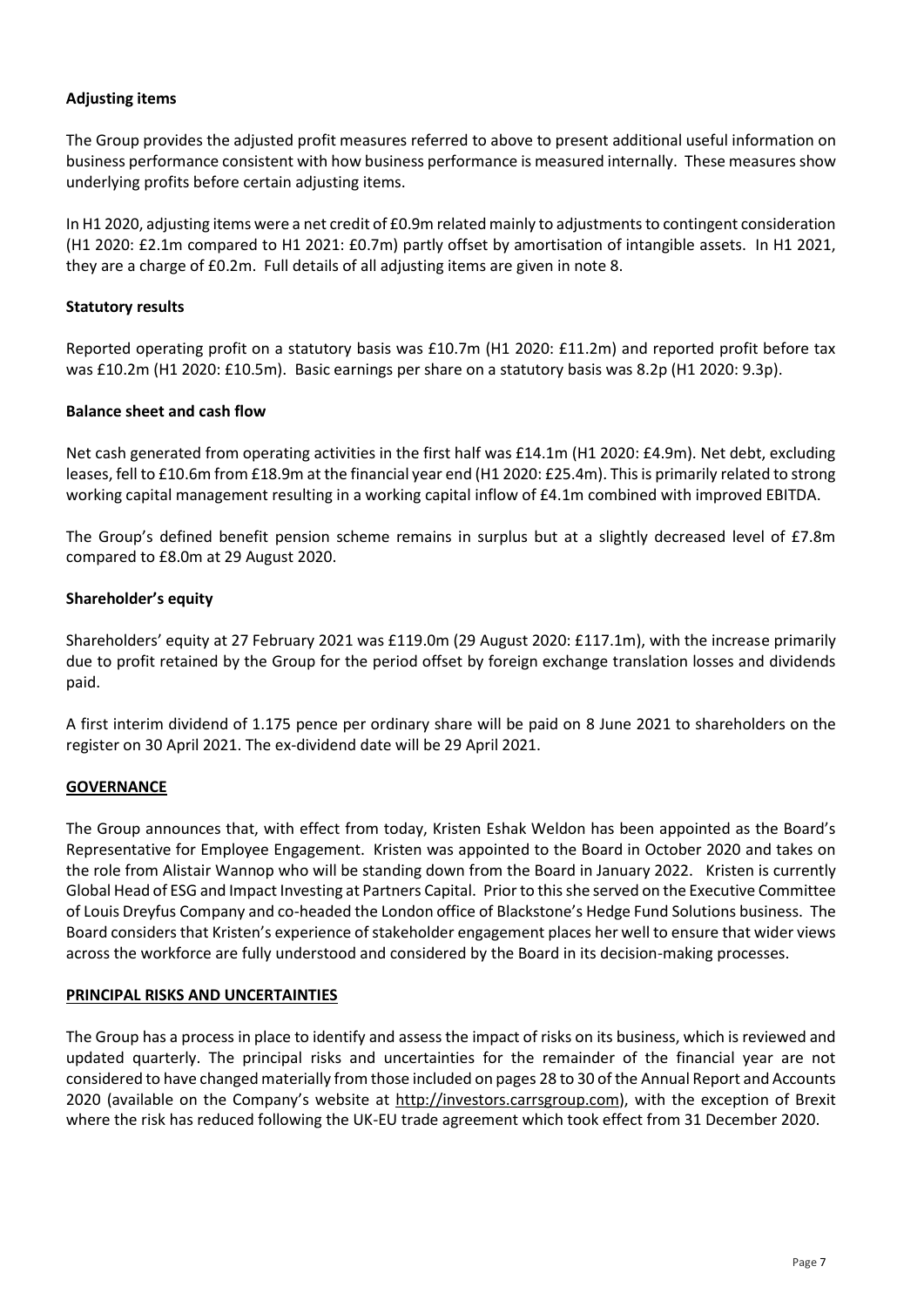# **OUTLOOK**

A continued positive performance is forecast across the Agricultural divisions together with an improved second half in the Engineering division as the impact of COVID-19 begins to recede and its order intake continues to increase. A programme of simplification and standardisation is forecast to improve performance over time. Trading since 27 February 2021 has been positive and the Board's expectations for the current financial year remain unchanged.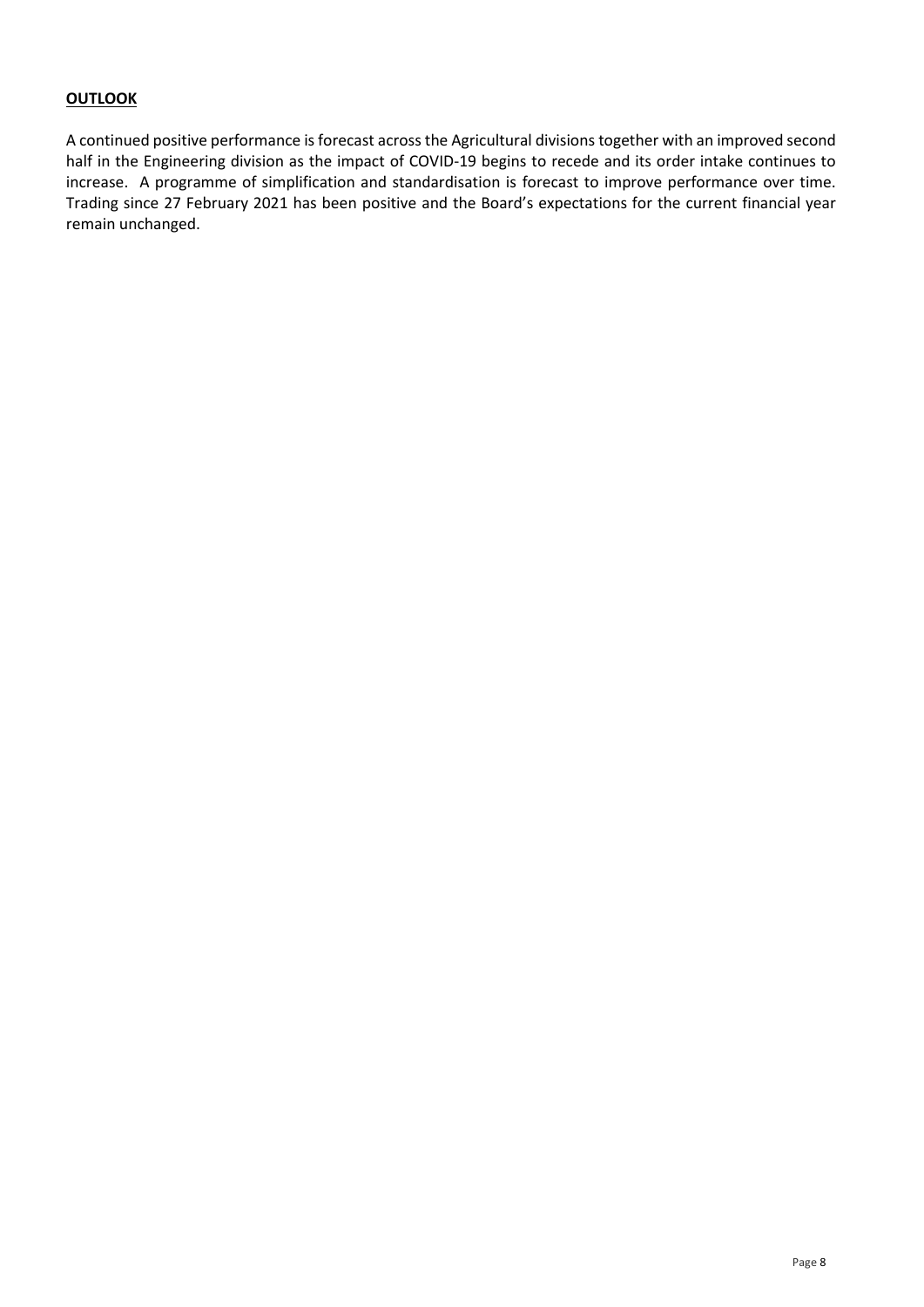# **CONDENSED CONSOLIDATED INCOME STATEMENT For the 26 weeks ended 27 February 2021**

|                                                           |                  | 26 weeks<br>ended<br>27 February<br>2021<br>(unaudited) | 26 weeks<br>ended<br>29 February<br>2020<br>(unaudited) | 52 weeks<br>ended<br>29 August<br>2020<br>(audited) |
|-----------------------------------------------------------|------------------|---------------------------------------------------------|---------------------------------------------------------|-----------------------------------------------------|
|                                                           | <b>Notes</b>     | £'000                                                   | £'000                                                   | ${\bf f}^{\prime}$ 000                              |
| <b>Continuing operations</b>                              |                  |                                                         |                                                         |                                                     |
| Revenue                                                   | 6,7              | 201,435                                                 | 199,957                                                 | 395,630                                             |
| Cost of sales                                             |                  | (173, 412)                                              | (172, 924)                                              | (343, 381)                                          |
|                                                           |                  |                                                         |                                                         |                                                     |
| <b>Gross profit</b>                                       |                  | 28,023                                                  | 27,033                                                  | 52,249                                              |
| Net operating expenses                                    |                  | (19, 547)                                               | (17, 685)                                               | (41, 042)                                           |
| Share of post-tax results of associate and joint ventures |                  | 2,196                                                   | 1,892                                                   | 2,633                                               |
|                                                           |                  |                                                         |                                                         |                                                     |
| Adjusted <sup>1</sup> operating profit                    | $\boldsymbol{6}$ | 10,869                                                  | 10,322                                                  | 16,247                                              |
| Adjusting items                                           | 8                | (197)                                                   | 918                                                     | (2,407)                                             |
| <b>Operating profit</b>                                   | 6                | 10,672                                                  | 11,240                                                  | 13,840                                              |
|                                                           |                  |                                                         |                                                         |                                                     |
| Finance income                                            |                  | 135                                                     | 178                                                     | 313                                                 |
| Finance costs                                             |                  | (633)                                                   | (905)                                                   | (1,656)                                             |
| Adjusted <sup>1</sup> profit before taxation              | 6                | 10,371                                                  | 9,595                                                   | 14,904                                              |
| Adjusting items                                           | 8                | (197)                                                   | 918                                                     | (2,407)                                             |
| <b>Profit before taxation</b>                             | 6                | 10,174                                                  | 10,513                                                  | 12,497                                              |
|                                                           |                  |                                                         | (1, 382)                                                |                                                     |
| Taxation                                                  |                  | (1,714)                                                 |                                                         | (1, 575)                                            |
|                                                           |                  |                                                         |                                                         |                                                     |
| Profit for the period                                     |                  | 8,460                                                   | 9,131                                                   | 10,922                                              |
| Profit attributable to:                                   |                  |                                                         |                                                         |                                                     |
| Equity shareholders                                       |                  | 7,574                                                   | 8,565                                                   | 9,533                                               |
| Non-controlling interests                                 |                  | 886                                                     | 566                                                     | 1,389                                               |
|                                                           |                  |                                                         |                                                         |                                                     |
|                                                           |                  |                                                         |                                                         |                                                     |
|                                                           |                  | 8,460                                                   | 9,131                                                   | 10,922                                              |
|                                                           |                  |                                                         |                                                         |                                                     |
| Earnings per share (pence)                                |                  |                                                         |                                                         |                                                     |
| <b>Basic</b>                                              | 9                | 8.2                                                     | 9.3                                                     | 10.3                                                |
| Diluted                                                   | 9                | 7.9                                                     | 9.1                                                     | 10.2                                                |
| Adjusted <sup>1</sup>                                     | 9                | 8.2                                                     | 8.0                                                     | 11.9                                                |
| Diluted adjusted <sup>1</sup>                             | 9                | 8.0                                                     | 7.9                                                     | 11.8                                                |

<sup>1</sup> Adjusted results are consistent with how business performance is measured internally and is presented to aid comparability of performance. Adjusting items are discussed in note 8. An alternative performance measures glossary can be found in note 18.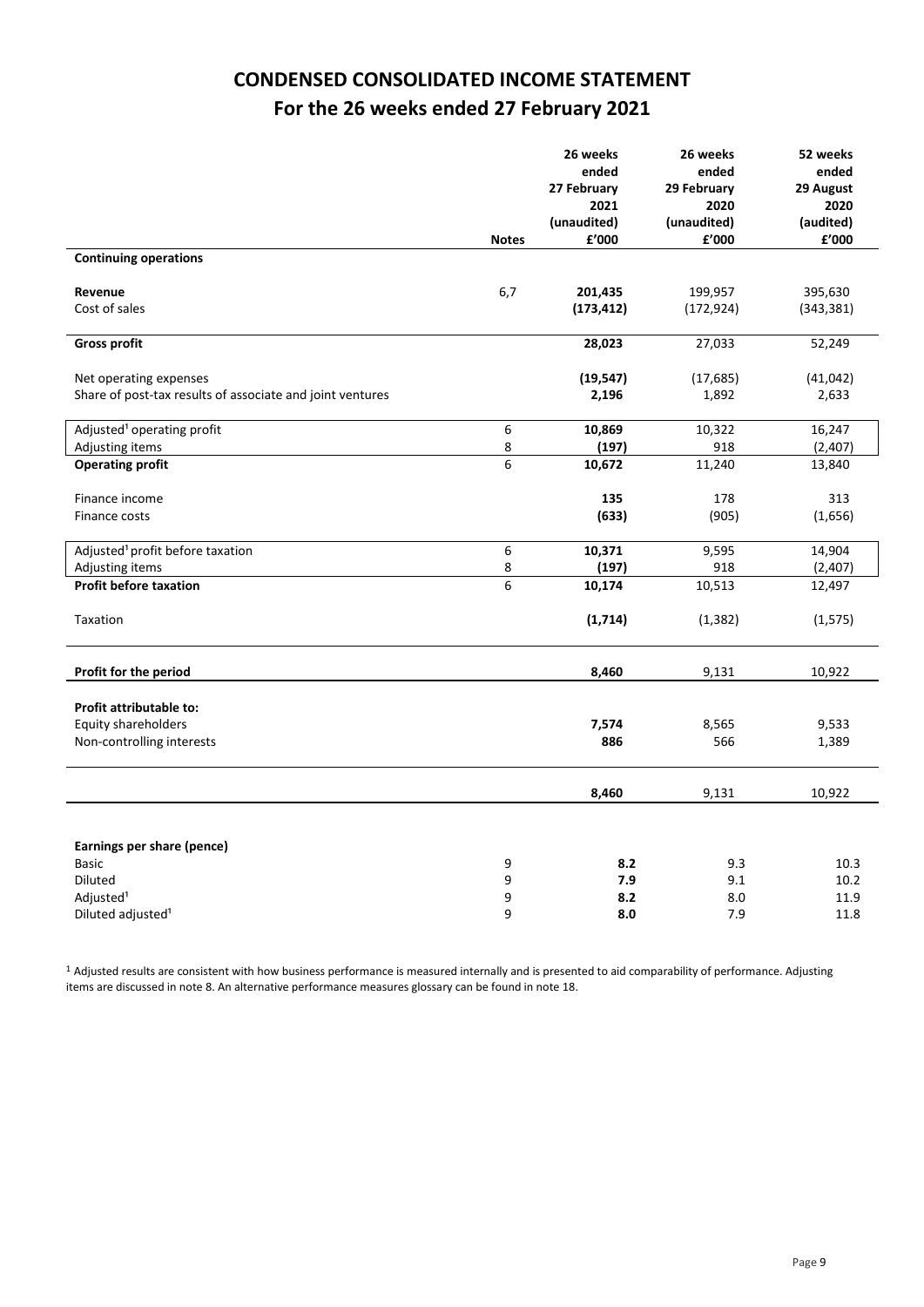# **CONDENSED CONSOLIDATED STATEMENT OF COMPREHENSIVE INCOME For the 26 weeks ended 27 February 2021**

|                                                                            | <b>Notes</b> | 26 weeks<br>ended<br>27 February<br>2021<br>(unaudited)<br>£'000 | 26 weeks<br>ended<br>29 February<br>2020<br>(unaudited)<br>£'000 | 52 weeks<br><b>Ended</b><br>29 August<br>2020<br>(audited)<br>£'000 |
|----------------------------------------------------------------------------|--------------|------------------------------------------------------------------|------------------------------------------------------------------|---------------------------------------------------------------------|
|                                                                            |              |                                                                  |                                                                  |                                                                     |
| Profit for the period                                                      |              | 8,460                                                            | 9,131                                                            | 10,922                                                              |
| Other comprehensive (expense)/income                                       |              |                                                                  |                                                                  |                                                                     |
| Items that may be reclassified subsequently to profit or loss:             |              |                                                                  |                                                                  |                                                                     |
| Foreign exchange translation losses arising on                             |              |                                                                  |                                                                  |                                                                     |
| translation of overseas subsidiaries                                       |              | (1,752)                                                          | (2,778)                                                          | (2,552)                                                             |
| Net investment hedges                                                      |              | 76                                                               | 210                                                              | (54)                                                                |
| Taxation (charge)/credit on net investment hedges                          |              | (14)                                                             | (40)                                                             | 10                                                                  |
| Items that will not be reclassified subsequently to profit or loss:        |              |                                                                  |                                                                  |                                                                     |
| Actuarial (losses)/gains on retirement benefit asset:                      |              |                                                                  |                                                                  |                                                                     |
| - Group                                                                    | 14           | (295)                                                            | (1, 187)                                                         | 142                                                                 |
| - Share of associate                                                       |              |                                                                  |                                                                  | 408                                                                 |
| Taxation credit/(charge) on actuarial (losses)/gains on retirement benefit |              |                                                                  |                                                                  |                                                                     |
| asset:                                                                     |              |                                                                  |                                                                  |                                                                     |
| - Group                                                                    |              | 56                                                               | 202                                                              | (27)                                                                |
| - Share of associate                                                       |              |                                                                  |                                                                  | (96)                                                                |
| Other comprehensive expense for the period, net of tax                     |              | (1,929)                                                          | (3, 593)                                                         | (2, 169)                                                            |
| Total comprehensive income for the period                                  |              | 6,531                                                            | 5,538                                                            | 8,753                                                               |
|                                                                            |              |                                                                  |                                                                  |                                                                     |
| Total comprehensive income attributable to:                                |              |                                                                  |                                                                  |                                                                     |
| Equity shareholders                                                        |              | 5,645                                                            | 4,972                                                            | 7,364                                                               |
| Non-controlling interests                                                  |              | 886                                                              | 566                                                              | 1,389                                                               |
|                                                                            |              | 6,531                                                            | 5,538                                                            | 8,753                                                               |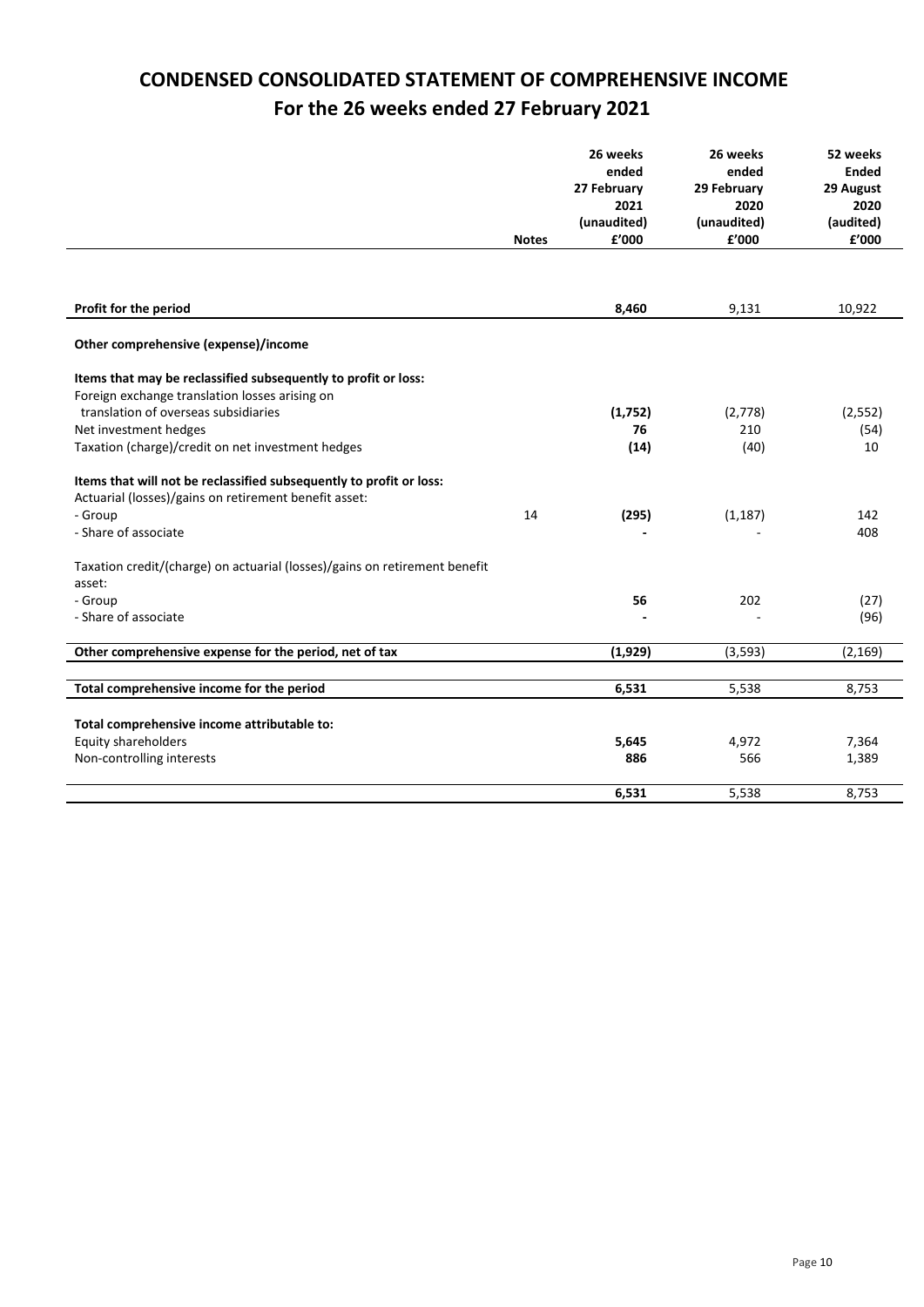# **CONDENSED CONSOLIDATED BALANCE SHEET As at 27 February 2021**

|                                      |              | As at                 | As at                | As at                 |
|--------------------------------------|--------------|-----------------------|----------------------|-----------------------|
|                                      |              | 27 February           | 29 February          | 29 August             |
|                                      |              | 2021                  | 2020                 | 2020                  |
|                                      |              | (unaudited)           | (unaudited)          | (audited)             |
|                                      | <b>Notes</b> | £'000                 | f'000                | £'000                 |
| <b>Non-current assets</b>            |              |                       |                      |                       |
| Goodwill                             | 11           | 31,530                | 32,070               | 32,041                |
| Other intangible assets              | 11           | 9,118                 | 9,315                | 9,171                 |
| Property, plant and equipment        | 11           | 35,609                | 36,767               | 38,259                |
| Right-of-use assets                  | 11           | 16,265                | 15,870               | 14,856                |
| Investment property                  | 11           | 155                   | 161                  | 158                   |
| Investment in associate              |              | 14,860                | 13,846               | 14,307                |
| Interest in joint ventures           |              | 11,492                | 10,392               | 10,551                |
| Other investments                    |              | 72                    | 74                   | 73                    |
| <b>Financial assets</b>              |              |                       |                      |                       |
| - Non-current receivables            |              | 20                    | 21                   | 20                    |
| Retirement benefit asset             | 14           | 7,807                 | 6,643                | 8,037                 |
| Deferred tax assets                  |              |                       | 410                  |                       |
|                                      |              | 126,928               | 125,569              | 127,473               |
|                                      |              |                       |                      |                       |
| <b>Current assets</b>                |              |                       |                      |                       |
| Inventories                          |              | 43,392                | 48,915               | 40,961                |
| Contract assets                      |              | 7,885                 | 8,412                | 8,114                 |
| Trade and other receivables          |              | 59,496                | 60,537               | 51,686                |
| Current tax assets                   |              | 2,058                 | 328                  | 1,535                 |
| <b>Financial assets</b>              |              |                       |                      |                       |
| - Derivative financial instruments   |              |                       |                      | 3                     |
| - Cash and cash equivalents          | 12           | 24,838                | 29,318               | 17,571                |
|                                      |              | 137,669               | 147,510              | 119,870               |
|                                      |              |                       |                      |                       |
| <b>Total assets</b>                  |              | 264,597               | 273,079              | 247,343               |
|                                      |              |                       |                      |                       |
| <b>Current liabilities</b>           |              |                       |                      |                       |
| <b>Financial liabilities</b>         |              |                       |                      |                       |
| - Borrowings                         | 12           | (8,580)               | (26, 855)            | (11, 420)             |
| - Leases                             |              | (2,965)               | (2, 557)             | (2,778)               |
| <b>Contract liabilities</b>          |              | (3,019)               | (2, 351)             | (1,061)               |
| Trade and other payables             |              | (67, 704)             | (62, 520)            | (55, 522)             |
| <b>Current tax liabilities</b>       |              | (494)                 | (158)                | (33)                  |
|                                      |              | (82, 762)             | (94, 441)            | (70, 814)             |
| <b>Non-current liabilities</b>       |              |                       |                      |                       |
| <b>Financial liabilities</b>         |              |                       |                      |                       |
| - Borrowings                         | 12           | (26, 815)             | (27, 896)            | (25, 021)             |
| - Leases<br>Deferred tax liabilities |              | (12, 177)             | (12, 666)            | (11, 171)             |
|                                      |              | (4,830)               | (4,634)              | (4, 783)              |
| Other non-current liabilities        |              | (1, 370)<br>(45, 192) | (2,537)<br>(47, 733) | (1, 385)<br>(42, 360) |
|                                      |              |                       |                      |                       |
| <b>Total liabilities</b>             |              | (127, 954)            | (142, 174)           | (113, 174)            |
|                                      |              |                       |                      |                       |
| <b>Net assets</b>                    |              | 136,643               | 130,905              | 134,169               |
|                                      |              |                       |                      |                       |
| Shareholders' equity                 |              |                       |                      |                       |
| Share capital                        | 15           | 2,330                 | 2,312                | 2,312                 |
| Share premium                        | 15           | 9,613                 | 9,165                | 9,176                 |
| Other reserves                       |              | 2,363                 | 4,379                | 4,436                 |
| Retained earnings                    |              | 104,741               | 98,655               | 101,202               |
| Total shareholders' equity           |              | 119,047               | 114,511              | 117,126               |
| Non-controlling interests            |              | 17,596                | 16,394               | 17,043                |
| <b>Total equity</b>                  |              | 136,643               | 130,905              | 134,169               |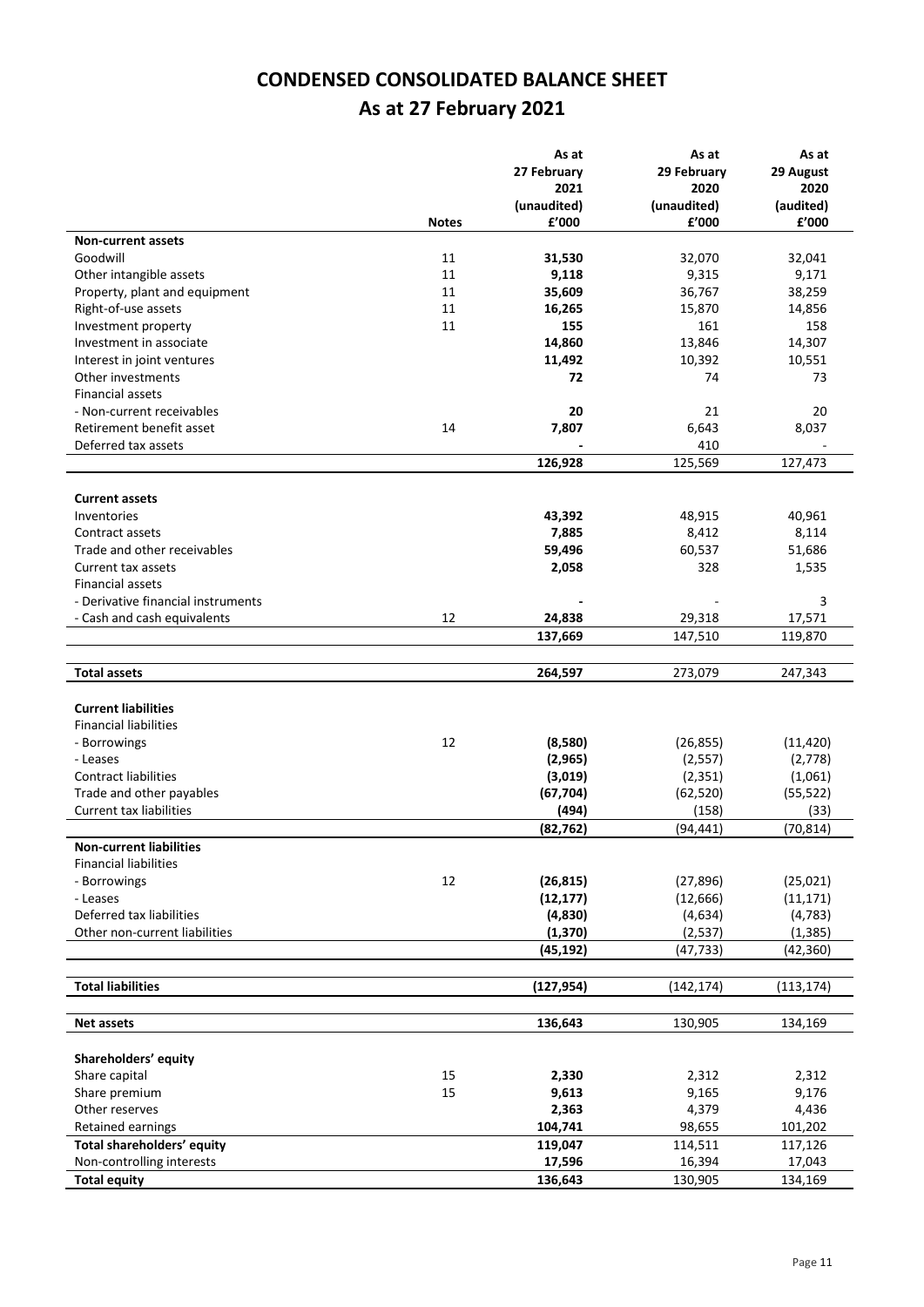# **CONDENSED CONSOLIDATED STATEMENT OF CHANGES IN EQUITY For the 26 weeks ended 27 February 2021**

|                             | Share   | Share   | Treasury<br>Share | Equity<br>Compensation | Foreign<br><b>Exchange</b> | Other   | Retained | Total<br>Shareholders' | Non-<br><b>Controlling</b> | Total    |
|-----------------------------|---------|---------|-------------------|------------------------|----------------------------|---------|----------|------------------------|----------------------------|----------|
|                             | Capital | Premium | Reserve           | Reserve                | Reserve                    | Reserve | Earnings | Equity                 | <b>Interests</b>           | Equity   |
|                             | £'000   | £'000   | £'000             | £'000                  | £'000                      | £'000   | £'000    | £'000                  | £'000                      | £'000    |
| At 30 August 2020           |         |         |                   |                        |                            |         |          |                        |                            |          |
| (audited)                   | 2,312   | 9,176   | (45)              | 734                    | 3,550                      | 197     | 101,202  | 117,126                | 17,043                     | 134,169  |
| Profit for the period       |         |         |                   |                        |                            |         | 7,574    | 7,574                  | 886                        | 8,460    |
| Other comprehensive         |         |         |                   |                        |                            |         |          |                        |                            |          |
| expense                     |         |         |                   |                        | (1,690)                    |         | (239)    | (1,929)                | $\overline{\phantom{a}}$   | (1, 929) |
| Total comprehensive         |         |         |                   |                        |                            |         |          |                        |                            |          |
| (expense)/income            |         |         |                   |                        | (1,690)                    |         | 7,335    | 5,645                  | 886                        | 6,531    |
| Dividends paid              |         |         |                   |                        |                            |         | (4, 390) | (4, 390)               | (368)                      | (4, 758) |
| Equity-settled share-based  |         |         |                   |                        |                            |         |          |                        |                            |          |
| payment transactions        |         |         |                   | (426)                  |                            |         | 646      | 220                    | 35                         | 255      |
| Allotment of shares         | 18      | 437     |                   |                        |                            |         |          | 455                    | L,                         | 455      |
| Purchase of own shares held |         |         |                   |                        |                            |         |          |                        |                            |          |
| in trust                    |         |         | (9)               |                        |                            |         |          | (9)                    |                            | (9)      |
| Transfer                    |         |         | 53                |                        |                            | (1)     | (52)     |                        |                            |          |
| At 27 February 2021         |         |         |                   |                        |                            |         |          |                        |                            |          |
| (unaudited)                 | 2,330   | 9,613   | (1)               | 308                    | 1,860                      | 196     | 104,741  | 119,047                | 17,596                     | 136,643  |
| At 1 September 2019         |         |         |                   |                        |                            |         |          |                        |                            |          |
| (audited)                   | 2,299   | 9,165   |                   | 1,577                  | 6,146                      | 199     | 93,771   | 113,157                | 16,125                     | 129,282  |
| Profit for the period       |         | ÷,      |                   |                        | ÷.                         | ÷.      | 8,565    | 8,565                  | 566                        | 9,131    |
| Other comprehensive         |         |         |                   |                        |                            |         |          |                        |                            |          |
| expense                     |         |         |                   |                        | (2,608)                    |         | (985)    | (3, 593)               | $\overline{\phantom{a}}$   | (3, 593) |
| Total comprehensive         |         |         |                   |                        |                            |         |          |                        |                            |          |
| (expense)/income            |         |         |                   |                        | (2,608)                    |         | 7,580    | 4,972                  | 566                        | 5,538    |
|                             |         |         |                   |                        |                            |         |          |                        | (294)                      |          |
| Dividends paid              |         |         |                   |                        |                            |         | (3, 344) | (3, 344)               |                            | (3,638)  |
| Equity-settled share-based  |         |         |                   |                        |                            |         |          |                        |                            |          |
| payment transactions        |         |         |                   | (933)                  |                            |         | 659      | (274)                  | (3)                        | (277)    |
| Allotment of shares         | 13      |         |                   |                        |                            |         |          | 13                     | $\overline{\phantom{a}}$   | 13       |
| Purchase of own shares held |         |         |                   |                        |                            |         |          |                        |                            |          |
| in trust                    |         |         | (13)              |                        |                            | ×       | ä,       | (13)                   |                            | (13)     |
| Transfer                    |         |         | 12                |                        |                            | (1)     | (11)     |                        |                            |          |
| At 29 February 2020         |         |         |                   |                        |                            |         |          |                        |                            |          |
| (unaudited)                 | 2,312   | 9,165   | (1)               | 644                    | 3,538                      | 198     | 98,655   | 114,511                | 16,394                     | 130,905  |
|                             |         |         |                   |                        |                            |         |          |                        |                            |          |
| At 1 September 2019         |         |         |                   |                        |                            |         |          |                        |                            |          |
| (audited)                   | 2,299   | 9,165   |                   | 1,577                  | 6,146                      | 199     | 93,933   | 113,319                | 16,229                     | 129,548  |
| Profit for the period       |         |         |                   |                        | ä,                         | ×.      | 9,533    | 9,533                  | 1,389                      | 10,922   |
| Other comprehensive         |         |         |                   |                        |                            |         |          |                        |                            |          |
| (expense)/income            |         |         |                   |                        | (2, 596)                   |         | 427      | (2, 169)               | $\overline{a}$             | (2, 169) |
| Total comprehensive         |         |         |                   |                        |                            |         |          |                        |                            |          |
| (expense)/income            |         |         |                   |                        | (2, 596)                   |         | 9,960    | 7,364                  | 1,389                      | 8,753    |
| Dividends paid              |         |         |                   |                        |                            |         | (3, 344) | (3, 344)               | (588)                      | (3,932)  |
| Equity-settled share-based  |         |         |                   |                        |                            |         |          |                        |                            |          |
| payment transactions        |         |         |                   | (843)                  |                            |         | 691      | (152)                  | 15                         | (137)    |
| Excess deferred taxation on |         |         |                   |                        |                            |         |          |                        |                            |          |
| share-based payments        |         |         |                   |                        |                            |         | (27)     | (27)                   | (2)                        | (29)     |
| Allotment of shares         | 13      | 11      |                   |                        |                            |         | J.       | 24                     | ÷.                         | 24       |
| Purchase of own shares held |         |         |                   |                        |                            |         |          |                        |                            |          |
| in trust                    |         |         | (58)              |                        |                            |         |          | (58)                   |                            | (58)     |
| Transfer                    |         |         | 13                |                        |                            | (2)     | (11)     | ÷.                     |                            |          |
| At 29 August 2020           |         |         |                   |                        |                            |         |          |                        |                            |          |
| (audited)                   | 2,312   | 9,176   | (45)              | 734                    | 3,550                      | 197     | 101,202  | 117,126                | 17,043                     | 134,169  |
|                             |         |         |                   |                        |                            |         |          |                        |                            |          |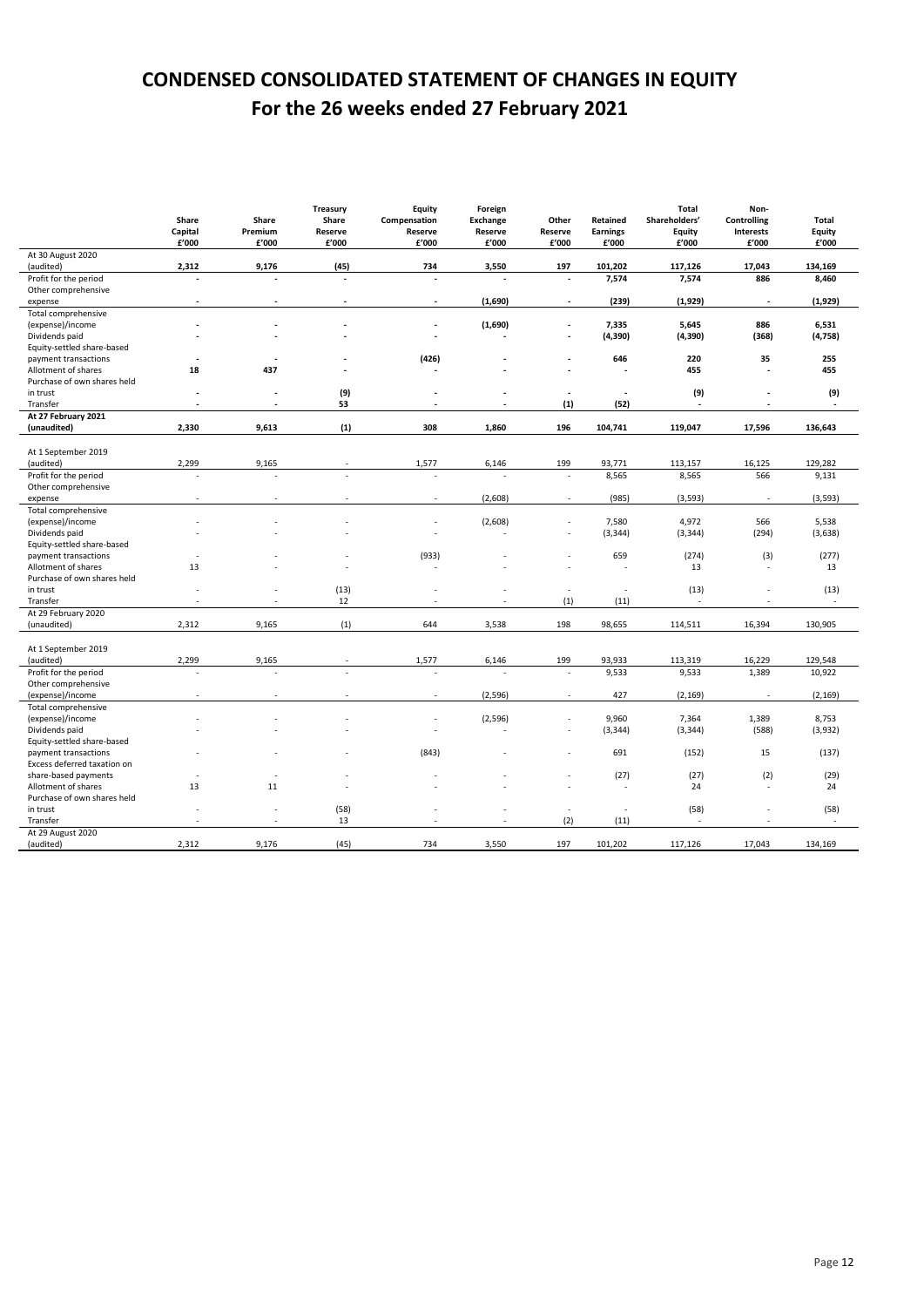# **CONDENSED CONSOLIDATED STATEMENT OF CASH FLOWS For the 26 weeks ended 27 February 2021**

|                                                      |              | 26 weeks ended<br>27 February 2021<br>(unaudited) | 26 weeks ended<br>29 February 2020<br>(unaudited) | 52 weeks ended<br><b>29 August 2020</b><br>(audited) |
|------------------------------------------------------|--------------|---------------------------------------------------|---------------------------------------------------|------------------------------------------------------|
|                                                      | <b>Notes</b> | f'000                                             | f'000                                             | £'000                                                |
| Cash flows from operating activities                 |              |                                                   |                                                   |                                                      |
| Cash generated from continuing operations            | 16           | 15,956                                            | 7,840                                             | 22,639                                               |
| Interest received                                    |              | 57                                                | 111                                               | 176                                                  |
| Interest paid                                        |              | (625)                                             | (897)                                             | (1,696)                                              |
| Tax paid                                             |              | (1,300)                                           | (2, 139)                                          | (3,059)                                              |
| Net cash generated from operating activities         |              | 14,088                                            | 4,915                                             | 18,060                                               |
| Cash flows from investing activities                 |              |                                                   |                                                   |                                                      |
| Contingent/deferred consideration paid               |              | (131)                                             | (1,596)                                           | (2,659)                                              |
| Dividends received from associate and joint ventures |              | 368                                               | 294                                               | 701                                                  |
| Other loans                                          |              |                                                   | 382                                               | 718                                                  |
| Purchase of intangible assets                        |              | (780)                                             | (845)                                             | (1, 459)                                             |
| Proceeds from sale of property, plant and equipment  |              | 125                                               | 141                                               | 421                                                  |
| Purchase of property, plant and equipment            |              | (1,645)                                           | (2, 569)                                          | (6, 569)                                             |
| Purchase of own shares held in trust                 |              | (9)                                               | (13)                                              | (58)                                                 |
| Net cash used in investing activities                |              | (2,072)                                           | (4, 206)                                          | (8,905)                                              |
| Cash flows from financing activities                 |              |                                                   |                                                   |                                                      |
| Proceeds from issue of ordinary share capital        |              | 455                                               | 13                                                | 24                                                   |
| New financing and movement on RCF                    |              | 5,609                                             | 2,500                                             | 1,889                                                |
| Lease principal repayments                           |              | (1, 556)                                          | (1, 569)                                          | (3, 171)                                             |
| Repayment of borrowings                              |              | (1, 200)                                          | (1, 247)                                          | (2,459)                                              |
| (Decrease)/increase in other borrowings              |              | (604)                                             | 114                                               | (14, 508)                                            |
| Dividends paid to shareholders                       |              | (4, 390)                                          | (3, 344)                                          | (3, 344)                                             |
| Dividends paid to related party                      |              | (368)                                             | (294)                                             | (588)                                                |
| Net cash used in financing activities                |              | (2,054)                                           | (3,827)                                           | (22, 157)                                            |
| Effects of exchange rate changes                     |              | (373)                                             | (410)                                             | (989)                                                |
| Net increase/(decrease) in cash and cash equivalents |              | 9,589                                             | (3,528)                                           | (13,991)                                             |
| Cash and cash equivalents at beginning of the period |              | 10,304                                            | 24,295                                            | 24,295                                               |
| Cash and cash equivalents at end of the period       |              | 19,893                                            | 20,767                                            | 10,304                                               |
|                                                      |              |                                                   |                                                   |                                                      |
| Cash and cash equivalents consist of:                |              |                                                   |                                                   |                                                      |
| Cash and cash equivalents per the balance sheet      |              | 24,838                                            | 29,318                                            | 17,571                                               |
| Bank overdrafts included in borrowings               |              | (4, 945)                                          | (8, 551)                                          | (7, 267)                                             |
|                                                      |              | 19,893                                            | 20,767                                            | 10,304                                               |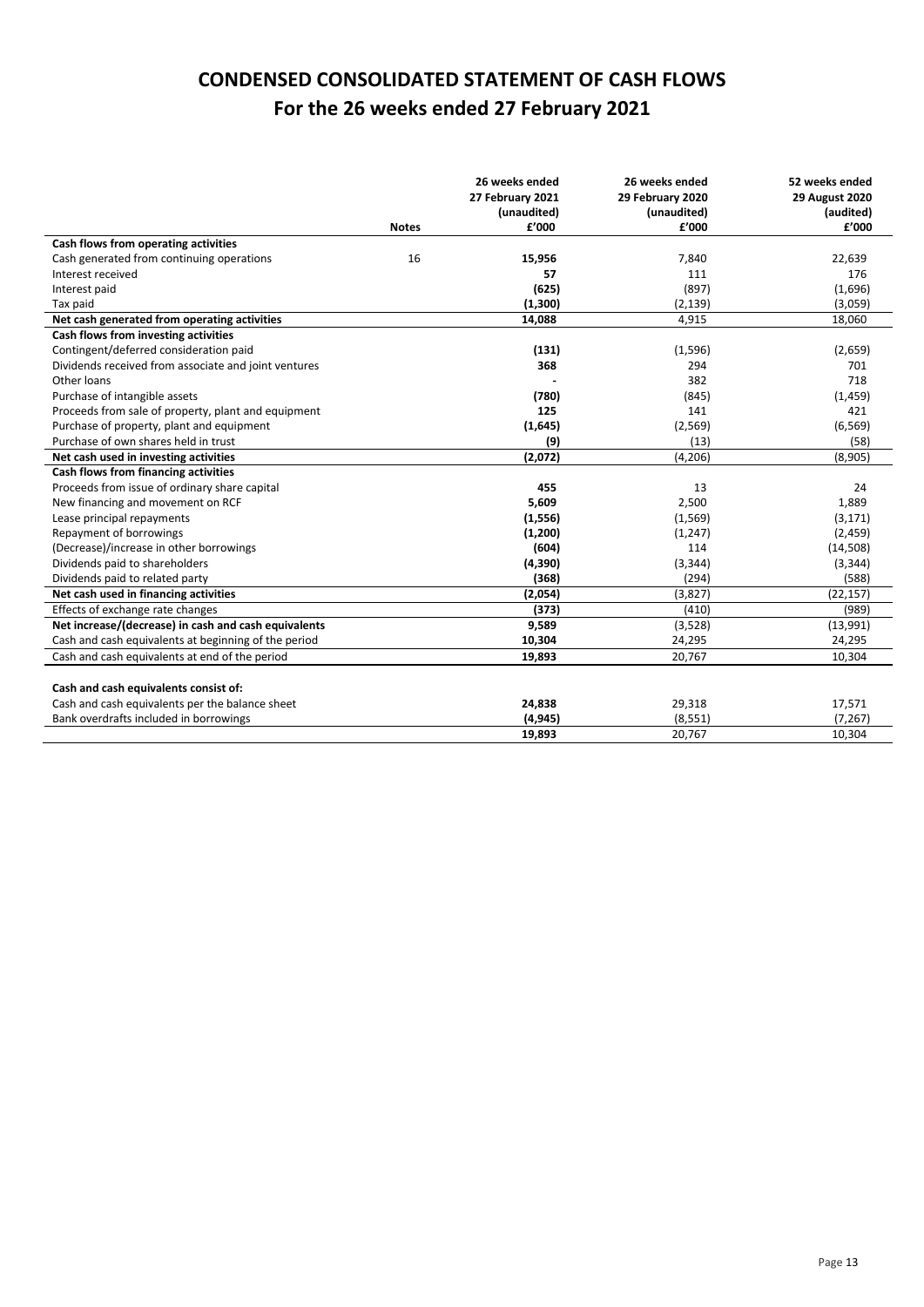## **Statement of Directors' responsibilities**

We confirm that to the best of our knowledge:

- the condensed consolidated financial statements have been prepared in accordance with IAS 34 Interim Financial Reporting as adopted by the European Union ("EU") pursuant to Regulation (EC) No 1606/2002 as it applies in the EU and in accordance with international accounting standards in conformity with the requirements of the Companies Act 2006; and
- the interim management report includes a fair review of the information required by:
	- (a) DTR 4.2.7R of the Disclosure Guidance and Transparency Rules, being an indication of important events that have occurred during the first six months of the financial year and their impact on the condensed consolidated financial statements; and a description of the principal risks and uncertainties for the remaining six months of the year; and
	- (b) DTR 4.2.8R of the Disclosure Guidance and Transparency Rules, being related party transactions that have taken place in the first six months of the current financial year and that have materially affected the financial position or performance of the entity during that period; and any changes in the related party transactions described in the last Annual Report that could do so.

The Directors are listed in the Annual Report and Accounts 2020, with the exception of the following changes in the period: Hugh Pelham was appointed on 4 January 2021, and Tim Davies resigned on 12 January 2021. Kristen Eshak Weldon was appointed on 1 October 2020 and was included in the list of Directors in the Annual Report and Accounts 2020. A list of current Directors is maintained on the website: [www.carrsgroup.com](http://www.carrsgroup.com/)

On behalf of the Board

ungh Kelhan

Hugh Pelham Neil Austin Chief Executive Officer Chief Financial Officer 21 April 2021 21 April 2021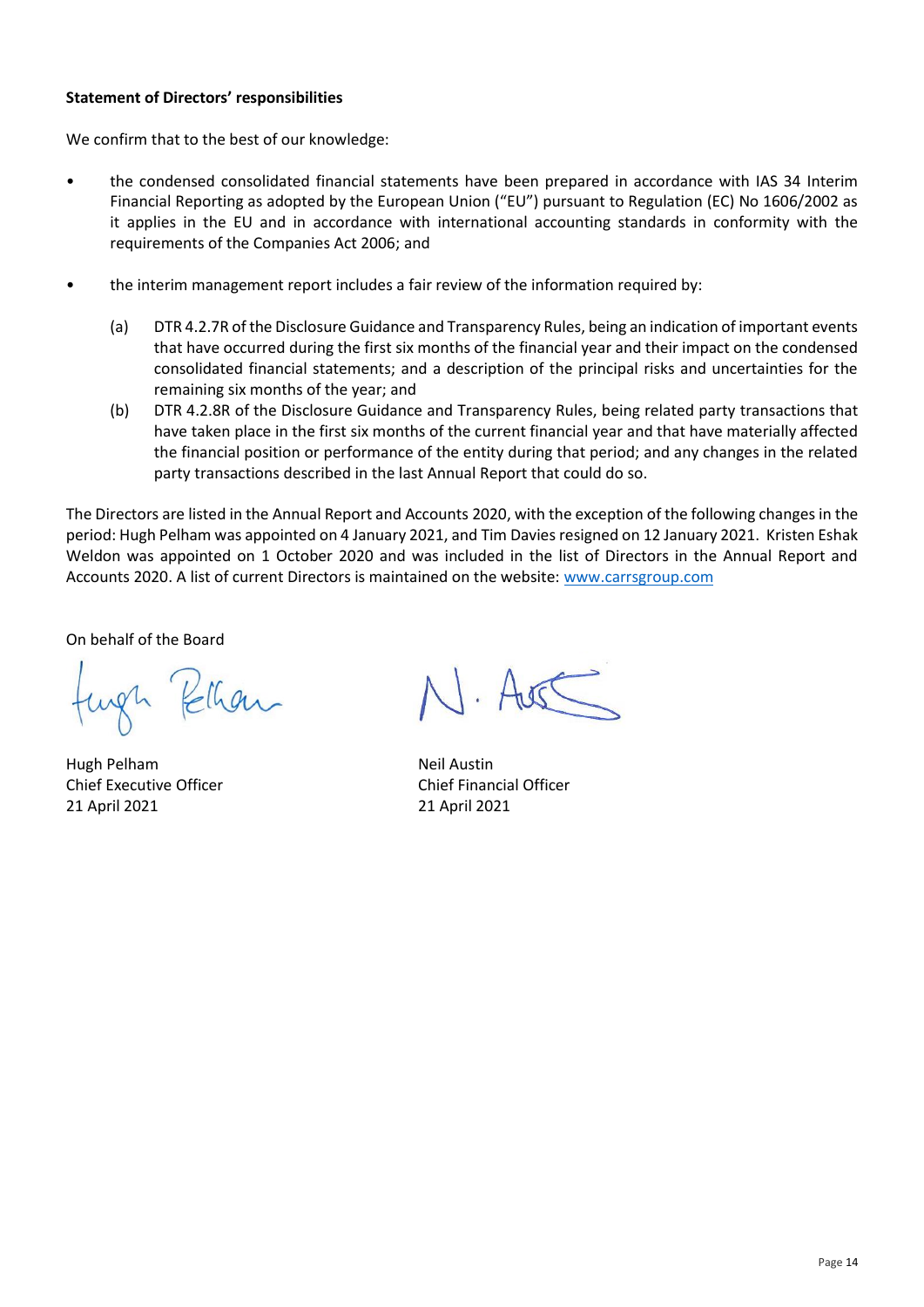# **Unaudited notes to condensed interim financial information**

# **1. General information**

The Group operates across three divisions of Speciality Agriculture, Agricultural Supplies and Engineering. The Company is a public limited company, which is listed on the London Stock Exchange and is incorporated and domiciled in the UK. The address of the registered office is Old Croft, Stanwix, Carlisle, Cumbria CA3 9BA.

These condensed interim financial statements were approved for issue on 21 April 2021.

The comparative figures for the financial year ended 29 August 2020 are not the Company's statutory accounts for that financial year. Those accounts have been reported on by the Company's auditor and delivered to the Registrar of Companies. The report of the auditor was (i) unqualified, (ii) did not include a reference to any matters to which the auditor drew attention by way of emphasis without qualifying their report, and (iii) did not contain a statement under section 498 (2) or (3) of the Companies Act 2006.

## **2. Basis of preparation**

These condensed interim financial statements for the 26 weeks ended 27 February 2021 have been prepared in accordance with IAS 34, 'Interim financial reporting' as adopted by the EU pursuant to Regulation (EC) No 1606/2002 as it applies to the EU.

The annual financial statements of the Group for the year ending 28 August 2021 will be prepared in accordance with International Financial Reporting Standards (IFRSs) adopted pursuant to Regulation (EC) No 1606/2002 as it applies in the EU and in accordance with international accounting standards in conformity with the requirements of the Companies Act 2006. As required by the Disclosure Guidance and Transparency Rules of the Financial Conduct Authority, this condensed set of financial statements has been prepared applying the accounting policies and presentation that were applied in the preparation of the Company's published consolidated financial statements for the year ended 29 August 2020 which were prepared in accordance with IFRSs as adopted by the EU.

The Group is expected to have a sufficient level of financial resources available through operating cash flows and existing bank facilities for a period of at least 12 months from the signing date of these condensed consolidated interim financial statements. The Group has operated within all its banking covenants throughout the period. In addition, the Group's main banking facility is in place until November 2023 and an invoice discounting facility is in place until August 2023.

Detailed cash forecasts continue to be updated regularly for a period of at least 12 months from the reporting period end. These forecasts are sensitised for various worst case scenarios including a COVID-19 outbreak resulting in a short term closure, delays on order books, and reduced payments from customers. The results of this stress testing showed that, due to the stability of the core business, the Group would be able to withstand the impact of these severe but plausible downside scenarios occurring over the period of the forecasts.

In addition, several other mitigating measures remain available and within the control of the Directors that were not included in the scenarios. These include withholding discretionary capital expenditure and reducing or cancelling future dividend payments.

Consequently, the Directors are confident that the Group will have sufficient funds to continue to meet itsliabilities as they fall due for at least 12 months from the signing date of these condensed consolidated interim financial statements. The Group therefore continues to adopt the going concern basis in preparing its condensed consolidated interim financial statements.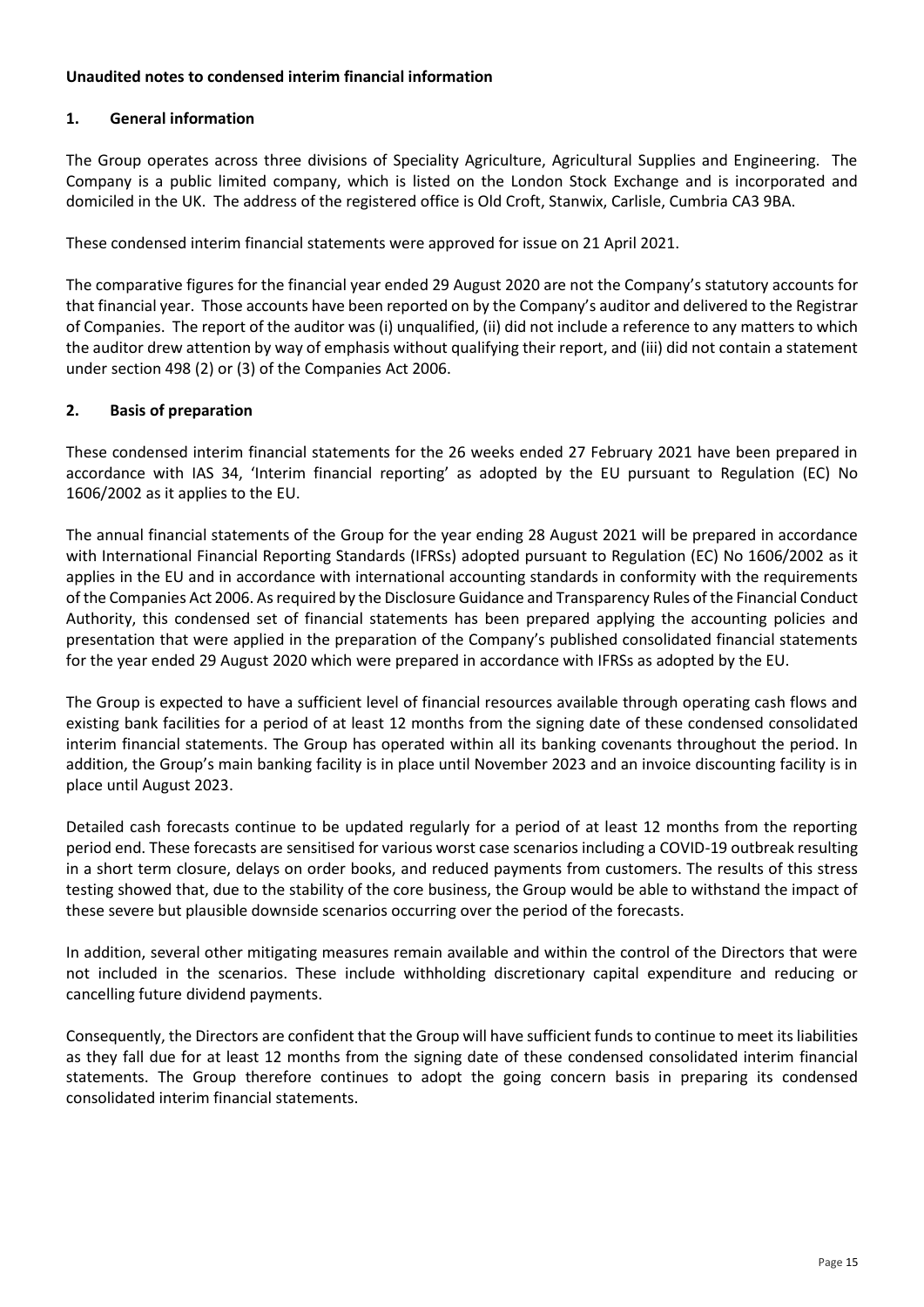# **3. Accounting policies**

The accounting policies adopted are consistent with those of the previous financial year except for:

# *Taxation*

Income taxes are accrued based on management's estimate of the weighted average annual income tax rate expected for the full financial year based on enacted or substantively enacted tax rates at 27 February 2021. Our effective tax rate was 21.1% (H1 2020: 19.1%) after adjusting for results from associate and joint ventures, which are reported net of tax, and adjustments to contingent consideration (note 8) which is treated as non-taxable. The higher effective tax rate is due to a higher mix of overseas profits.

## **4. Significant judgements and estimates**

The preparation of interim financial statements requires management to make judgements, estimates and assumptions that affect the application of accounting policies and the reported amounts of assets and liabilities, income and expense. Actual results may differ from these estimates.

In preparing these condensed interim financial statements, the significant judgements made by management in applying the Group's accounting policies and the key sources of estimation uncertainty were the same as those that applied to the consolidated financial statements for the 52 weeks ended 29 August 2020, with the exception of changes in estimates that are required in determining the provision for income taxes as explained in note 3.

## **5. Financial risk management**

The Group's activities expose it to a variety of financial risks: market risk (including currency risk and price risk), credit risk and liquidity risk.

The condensed interim financial statements do not include all financial risk management information and disclosures required in the annual financial statements; they should be read in conjunction with the Group's annual financial statements as at 29 August 2020. The impact of COVID-19 is discussed further in the interim management report.

## **6. Operating segment information**

The Group's chief operating decision-maker ("CODM") has been identified as the Executive Directors. Management has determined the operating segments based on the information reviewed by the CODM for the purposes of allocating resources and assessing performance.

The CODM considers the business from a product/services perspective. Following a strategic and operational review reportable operating segments have been identified as Speciality Agriculture, Agricultural Supplies and Engineering. Central comprises the central business activities of the Group's head office, which earns no external revenues. Performance is assessed using operating profit. For internal purposes the CODM assesses operating profit before material adjusting items (note 8) consistent with the presentation in the financial statements. The CODM believes this measure provides a better reflection of the Group's underlying performance. Sales between segments are carried out at arm's length.

The following tables present revenue, profit, asset and liability information regarding the Group's operating segments for the 26 weeks ended 27 February 2021 and the comparative periods.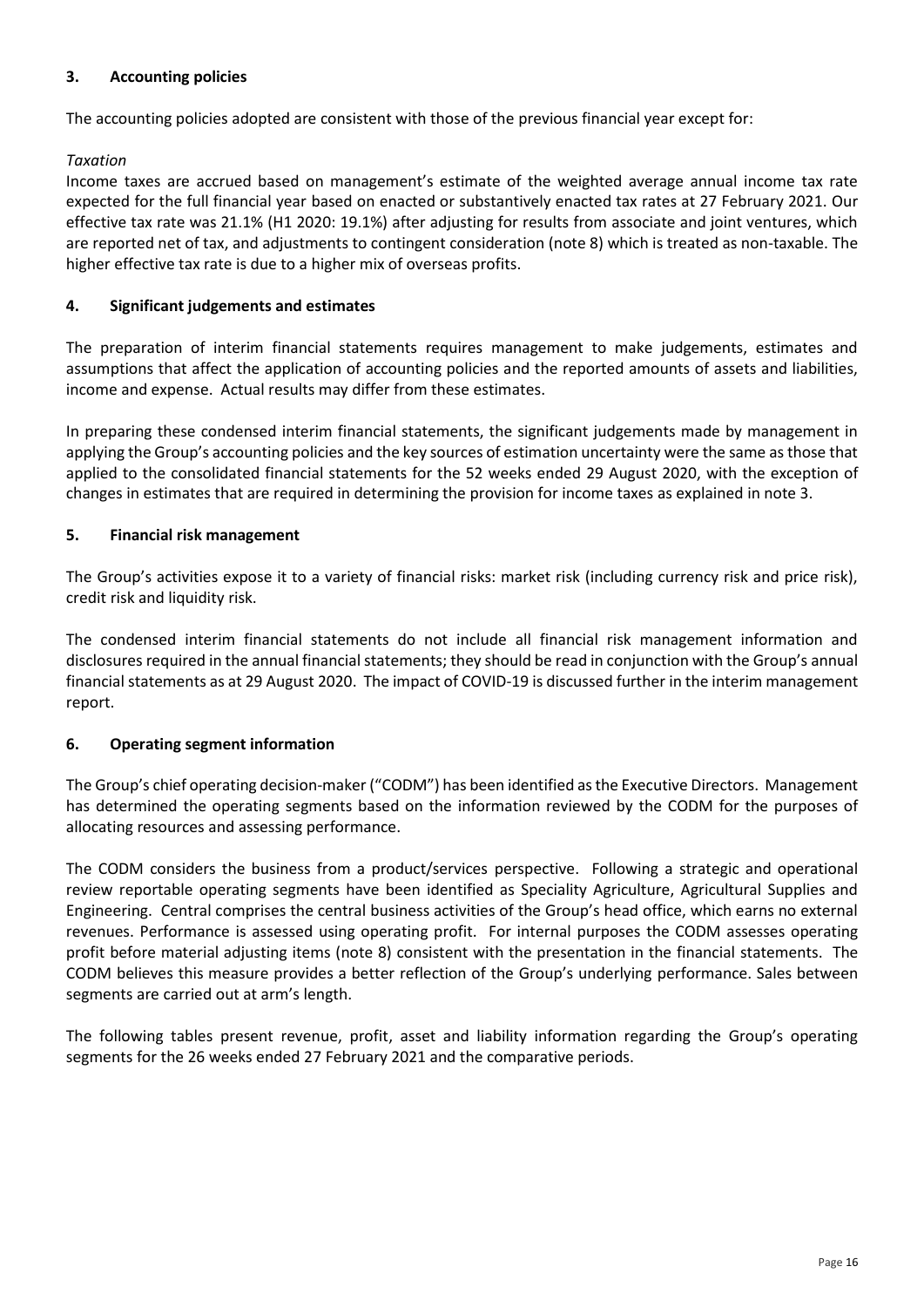# **6. Operating segment information (continued)**

#### **26 weeks ended 27 February 2021**

|                                                           | <b>Speciality</b>  | <b>Agricultural</b> |                    |          |            |
|-----------------------------------------------------------|--------------------|---------------------|--------------------|----------|------------|
|                                                           | <b>Agriculture</b> | <b>Supplies</b>     | <b>Engineering</b> | Central  | Group      |
|                                                           | £'000              | £'000               | f'000              | £'000    | £'000      |
| Total segment revenue                                     | 44,075             | 137,687             | 23,565             |          | 205,327    |
| Inter segment revenue                                     | (3,888)            | (3)                 | (1)                |          | (3,892)    |
| Revenue from external customers                           | 40,187             | 137,684             | 23,564             |          | 201,435    |
| Adjusted <sup>1</sup> EBITDA <sup>2</sup>                 | 7,885              | 3,466               | 2,205              | (1,404)  | 12,152     |
| Depreciation, amortisation and profit/(loss)              |                    |                     |                    |          |            |
| on disposal of non-current assets                         | (785)              | (1, 320)            | (1, 283)           | (91)     | (3, 479)   |
| Share of post-tax results of associate and joint ventures | 1,054              | 1,142               |                    |          | 2,196      |
| Adjusted' operating profit                                | 8,154              | 3,288               | 922                | (1, 495) | 10,869     |
| Adjusting items (note 8)                                  | (245)              |                     | 78                 | (30)     | (197)      |
| Operating profit                                          | 7,909              | 3,288               | 1,000              | (1, 525) | 10,672     |
| Finance income                                            |                    |                     |                    |          | 135        |
| Finance costs                                             |                    |                     |                    |          | (633)      |
| Adjusted' profit before taxation                          |                    |                     |                    |          | 10,371     |
| Adjusting items (note 8)                                  |                    |                     |                    |          | (197)      |
|                                                           |                    |                     |                    |          |            |
| Profit before taxation                                    |                    |                     |                    |          | 10,174     |
| Segment gross assets                                      | 49,348             | 112,686             | 78,421             | 24,142   | 264,597    |
| Segment gross liabilities                                 | (11, 497)          | (56, 126)           | (28, 591)          | (31,740) | (127, 954) |

<sup>1</sup> Adjusted results are consistent with how business performance is measured internally and is presented to aid comparability of performance. Adjusting items are disclosed in note 8.

<sup>2</sup> Earnings before interest, tax, depreciation, amortisation, profit/(loss) on the disposal of non-current assets and before share of post-tax results of associate and joint ventures.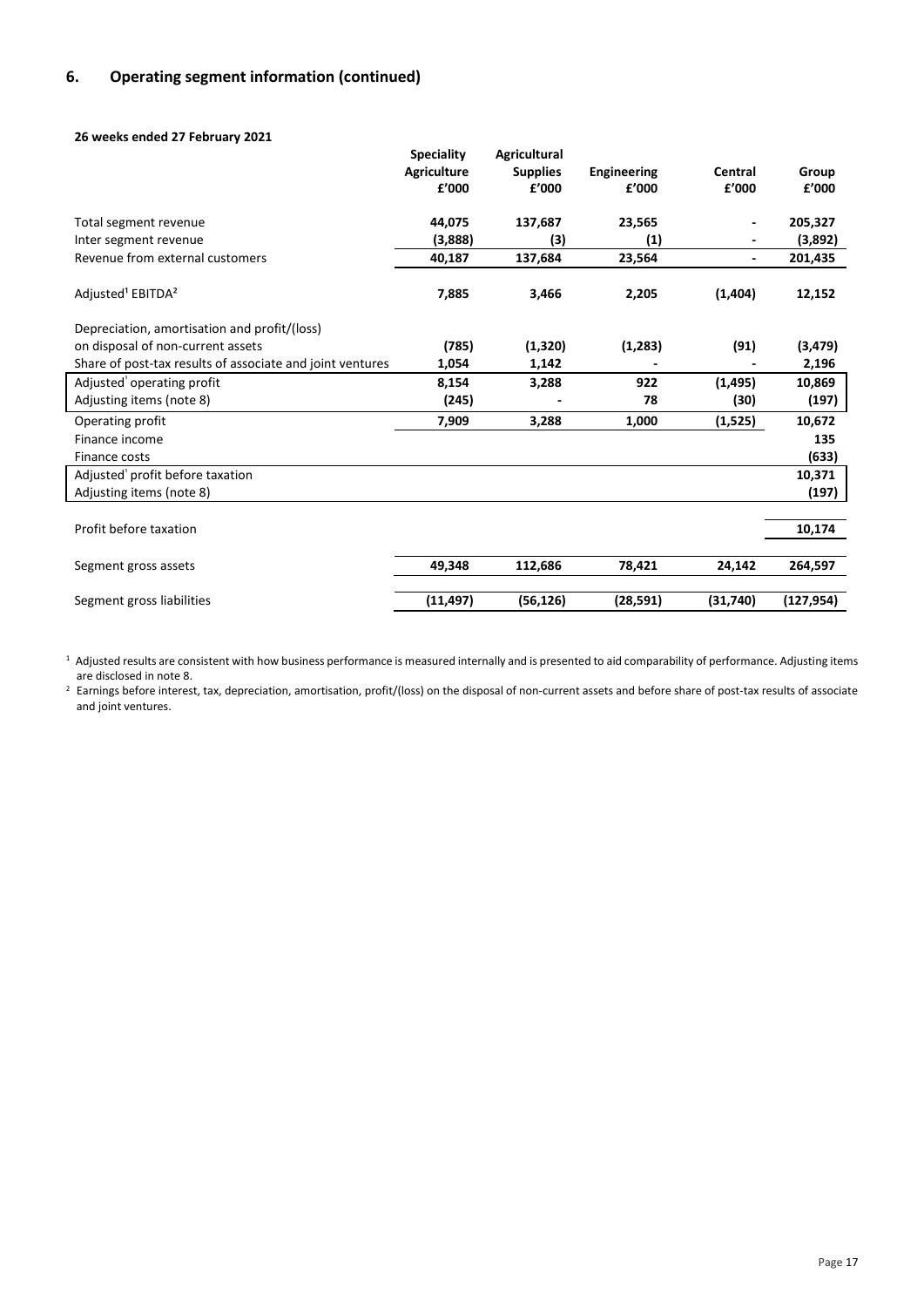# **6. Operating segment information (continued)**

The following tables have been restated to present Speciality Agriculture and Agricultural Supplies separately. This is to aid comparability with the segmental information presented for the current period to 27 February 2021.

#### **26 weeks ended 29 February 2020 (restated)**

|                                                           | <b>Speciality</b><br><b>Agriculture</b><br>£'000 | <b>Agricultural</b><br><b>Supplies</b><br>f'000 | <b>Engineering</b><br>£'000 | Central<br>£'000         | Group<br>£'000 |
|-----------------------------------------------------------|--------------------------------------------------|-------------------------------------------------|-----------------------------|--------------------------|----------------|
| Total segment revenue                                     | 39,909                                           | 138,445                                         | 24,919                      | $\overline{\phantom{0}}$ | 203,273        |
| Inter segment revenue                                     | (3, 311)                                         | (4)                                             | (1)                         | ۰                        | (3, 316)       |
| Revenue from external customers                           | 36,598                                           | 138,441                                         | 24,918                      | $\overline{\phantom{a}}$ | 199,957        |
| Adjusted <sup>1</sup> EBITDA <sup>2</sup>                 | 6,211                                            | 2,840                                           | 2,492                       | 195                      | 11,738         |
| Depreciation, amortisation and profit/(loss)              |                                                  |                                                 |                             |                          |                |
| on disposal of non-current assets                         | (640)                                            | (1,302)                                         | (1, 277)                    | (89)                     | (3,308)        |
| Share of post-tax results of associate and joint ventures | 967                                              | 925                                             |                             |                          | 1,892          |
| Adjusted <sup>1</sup> operating profit                    | 6,538                                            | 2,463                                           | 1,215                       | 106                      | 10,322         |
| Adjusting items (note 8)                                  | 1,068                                            | (74)                                            | (76)                        |                          | 918            |
| Operating profit                                          | 7,606                                            | 2,389                                           | 1,139                       | 106                      | 11,240         |
| Finance income<br>Finance costs                           |                                                  |                                                 |                             |                          | 178<br>(905)   |
| Adjusted <sup>1</sup> profit before taxation              |                                                  |                                                 |                             |                          | 9,595          |
| Adjusting items (note 8)                                  |                                                  |                                                 |                             |                          | 918            |
|                                                           |                                                  |                                                 |                             |                          |                |
| Profit before taxation                                    |                                                  |                                                 |                             |                          | 10,513         |
|                                                           |                                                  |                                                 |                             |                          |                |
| Segment gross assets                                      | 49,098                                           | 121,952                                         | 83,786                      | 18,243                   | 273,079        |
|                                                           |                                                  |                                                 |                             |                          |                |
| Segment gross liabilities                                 | (10, 574)                                        | (70, 122)                                       | (30, 896)                   | (30, 582)                | (142, 174)     |
| 52 weeks ended 29 August 2020 (restated)                  |                                                  |                                                 |                             |                          |                |
|                                                           |                                                  |                                                 |                             |                          |                |
|                                                           | <b>Speciality</b>                                | Agricultural                                    |                             |                          |                |
|                                                           | <b>Agriculture</b>                               | <b>Supplies</b>                                 | <b>Engineering</b>          | Central                  | Group          |
|                                                           | £'000                                            | £'000                                           | £'000                       | £'000                    | £'000          |
|                                                           |                                                  |                                                 |                             | $\overline{\phantom{a}}$ |                |
| Total segment revenue                                     | 66,948                                           | 280,740                                         | 53,020                      | $\overline{\phantom{a}}$ | 400,708        |
| Inter segment revenue<br>Revenue from external customers  | (5,058)                                          | (8)                                             | (12)                        | $\blacksquare$           | (5,078)        |
|                                                           | 61,890                                           | 280,732                                         | 53,008                      |                          | 395,630        |
| Adjusted <sup>1</sup> EBITDA <sup>2</sup>                 | 7,914                                            | 6,884                                           | 6,754                       | (781)                    | 20,771         |
|                                                           |                                                  |                                                 |                             |                          |                |
| Depreciation, amortisation and profit/(loss)              |                                                  |                                                 |                             |                          |                |
| on disposal of non-current assets                         | (1, 366)                                         | (2,665)                                         | (2,944)                     | (182)                    | (7, 157)       |
| Share of post-tax results of associate and joint ventures | 1,061                                            | 1,572                                           |                             |                          | 2,633          |
| Adjusted <sup>1</sup> operating profit                    | 7,609                                            | 5,791                                           | 3,810                       | (963)                    | 16,247         |
| Adjusting items (note 8)                                  | 730                                              | (688)                                           | (2, 449)                    |                          | (2,407)        |
| Operating profit                                          | 8,339                                            | 5,103                                           | 1,361                       | (963)                    | 13,840         |
| Finance income                                            |                                                  |                                                 |                             |                          | 313            |
| Finance costs                                             |                                                  |                                                 |                             |                          | (1,656)        |
| Adjusted <sup>1</sup> profit before taxation              |                                                  |                                                 |                             |                          | 14,904         |
| Adjusting items (note 8)                                  |                                                  |                                                 |                             |                          | (2,407)        |
| Profit before taxation                                    |                                                  |                                                 |                             |                          | 12,497         |
|                                                           |                                                  |                                                 |                             |                          |                |
| Segment gross assets                                      | 47,367                                           | 98,046                                          | 83,852                      | 18,078                   | 247,343        |

 $^1$  Adjusted results are consistent with how business performance is measured internally and is presented to aid comparability of performance. Adjusting items are disclosed in note 8.

<sup>2</sup> Earnings before interest, tax, depreciation, amortisation, profit/(loss) on the disposal of non-current assets and before share of post-tax results of associate and joint ventures.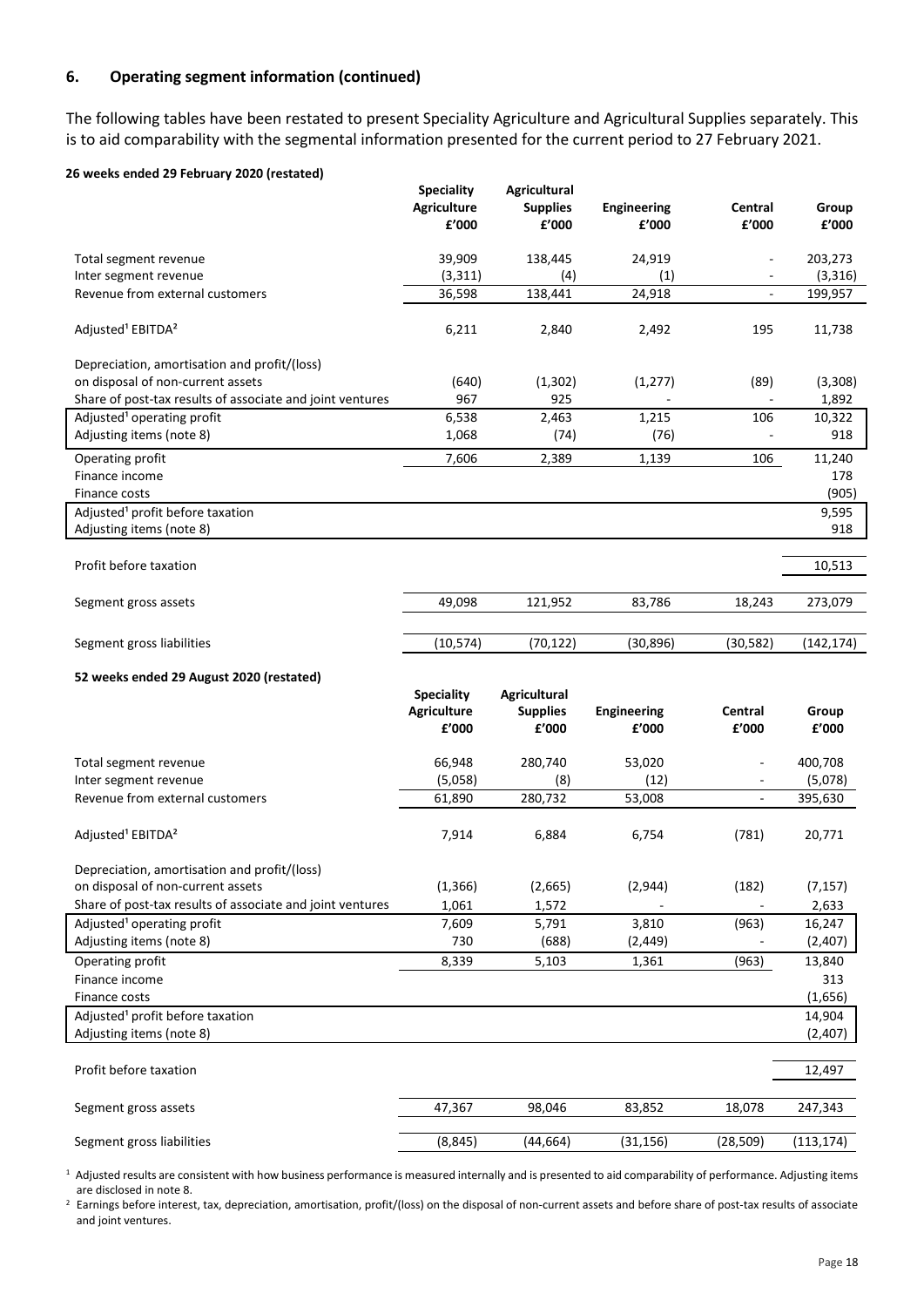# **7. Disaggregation of revenue**

The following table presents the Group's reported revenue disaggregated based on the timing of revenue recognition.

|                               | 26 weeks<br>ended<br>27 February | 26 weeks<br>ended<br>29 February | 52 weeks<br>ended<br>29 August |
|-------------------------------|----------------------------------|----------------------------------|--------------------------------|
|                               | 2021                             | 2020                             | 2020                           |
| Timing of revenue recognition | £'000                            | £'000                            | f'000                          |
| Over time                     | 18,464                           | 16,054                           | 34,790                         |
| At a point in time            | 182,971                          | 183,903                          | 360,840                        |
|                               | 201,435                          | 199,957                          | 395,630                        |

## **8. Adjusting items**

|                                                | 26 weeks    | 26 weeks    | 52 weeks  |
|------------------------------------------------|-------------|-------------|-----------|
|                                                | ended       | ended       | ended     |
|                                                | 27 February | 29 February | 29 August |
|                                                | 2021        | 2020        | 2020      |
|                                                | £'000       | £'000       | £'000     |
| Amortisation of acquired intangible assets (i) | 621         | 687         | 1,380     |
| Adjustments to contingent consideration (ii)   | (671)       | (2, 147)    | (937)     |
| Restructuring/closure costs (iii)              | 247         | 542         | 1,964     |
|                                                | 197         | (918)       | 2,407     |

- (i) Amortisation of acquired intangible assets which do not relate to the underlying profitability of the Group but rather relate to costs arising on acquisition of businesses.
- (ii) Adjustments to contingent consideration arise from the revaluation of contingent consideration in respect of acquisitions to fair value at the period end. Movements in fair value arise from changes to the expected payments since the previous period end based on actual results and updated forecasts. Any increase or decrease in fair value is recognised through the income statement.
- (iii) Restructuring/closure costs include redundancy costs and impairments of assets to recoverable amounts.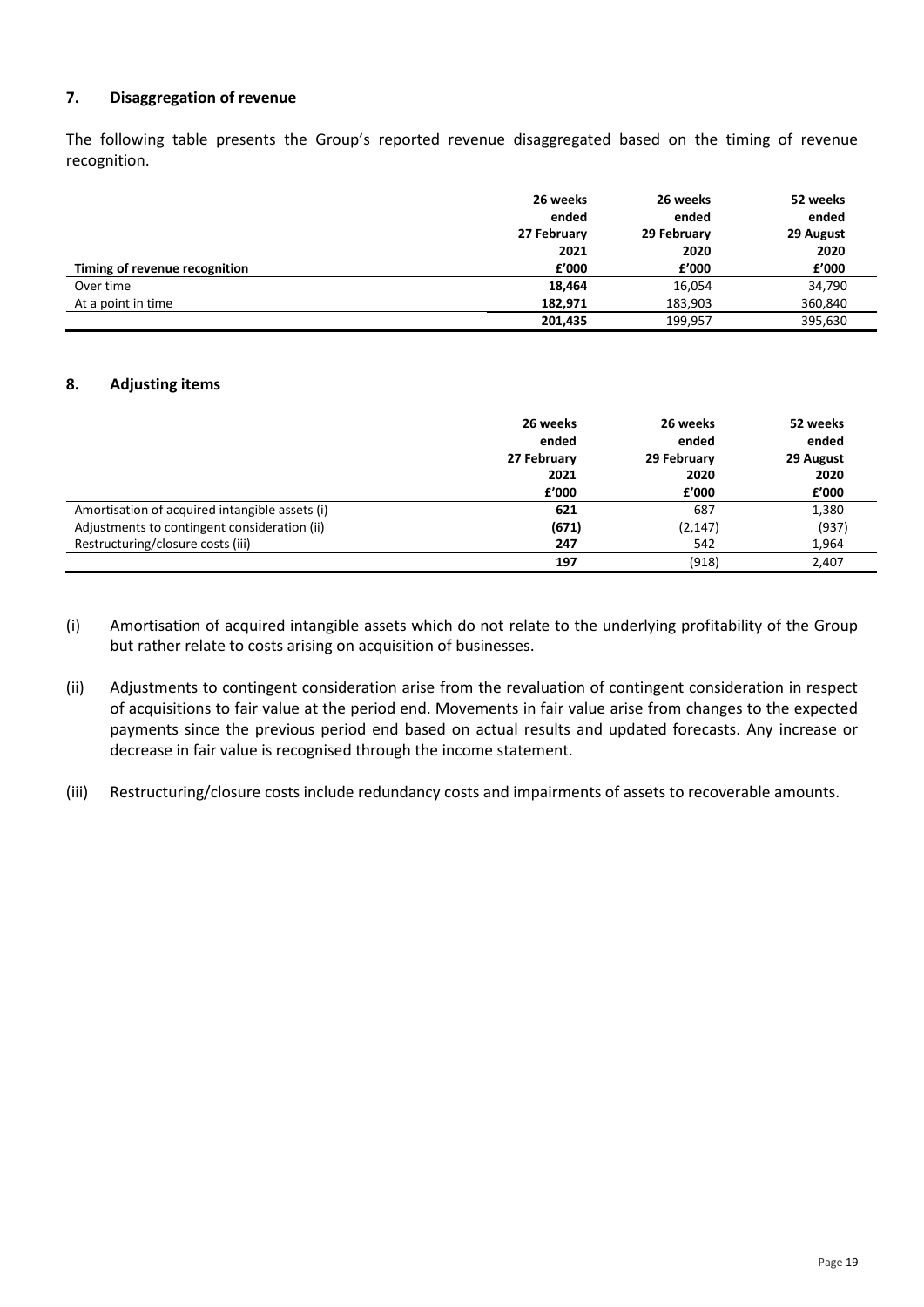# **9. Earnings per share**

Adjusting items disclosed in note 8 that are charged or credited to profit do not relate to the underlying profitability of the Group. The Board believes adjusted profit before these items provides a useful measure of business performance. Therefore, an adjusted earnings per share is presented as follows:

|                                                     | 26 weeks<br>ended | 26 weeks<br>ended | 52 weeks<br>ended     |
|-----------------------------------------------------|-------------------|-------------------|-----------------------|
|                                                     | 27 February 2021  | 29 February 2020  | <b>29 August 2020</b> |
|                                                     | £'000             | £'000             | £'000                 |
| Earnings                                            | 7,574             | 8,565             | 9,533                 |
| Adjusting items:                                    |                   |                   |                       |
| Amortisation of acquired intangible assets          | 621               | 687               | 1,380                 |
| Adjustments to contingent consideration             | (671)             | (2, 147)          | (937)                 |
| Restructuring/closure costs                         | 247               | 542               | 1,964                 |
| Taxation effect of the above                        | (167)             | (225)             | (639)                 |
| Non-controlling interest in the above               |                   | (29)              | (273)                 |
|                                                     |                   |                   |                       |
| Earnings - adjusted                                 | 7,604             | 7,393             | 11,028                |
|                                                     |                   |                   |                       |
|                                                     | <b>Number</b>     | <b>Number</b>     | <b>Number</b>         |
|                                                     |                   |                   |                       |
| Weighted average number of ordinary shares in issue | 92,588,219        | 92,214,566        | 92,346,828            |
| Potentially dilutive share options                  | 2,813,125         | 1,669,575         | 1,384,216             |
|                                                     |                   |                   |                       |
|                                                     | 95,401,344        | 93,884,141        | 93,731,044            |
|                                                     |                   |                   |                       |
| Earnings per share (pence)                          |                   |                   |                       |
| <b>Basic</b>                                        | 8.2p              | 9.3p              | 10.3p                 |
| <b>Diluted</b>                                      | 7.9p              | 9.1 <sub>p</sub>  | 10.2p                 |
| Adjusted                                            | 8.2p              | 8.0 <sub>p</sub>  | 11.9 <sub>p</sub>     |
| Diluted adjusted                                    | 8.0p              | 7.9p              | 11.8p                 |

## **10. Dividends**

An interim dividend of £2,079,551 (H1 2020: £1,034,348) that related to the period to 29 August 2020 was paid on 2 October 2020. This included the deferred first interim dividend that, under normal circumstances, would have been paid in May 2020. This was deferred due to the uncertainty associated with the COVID-19 pandemic. A final dividend of £2,310,612 (H1 2020: £2,310,140) in respect of the period to 29 August 2020 was paid on 15 January 2021.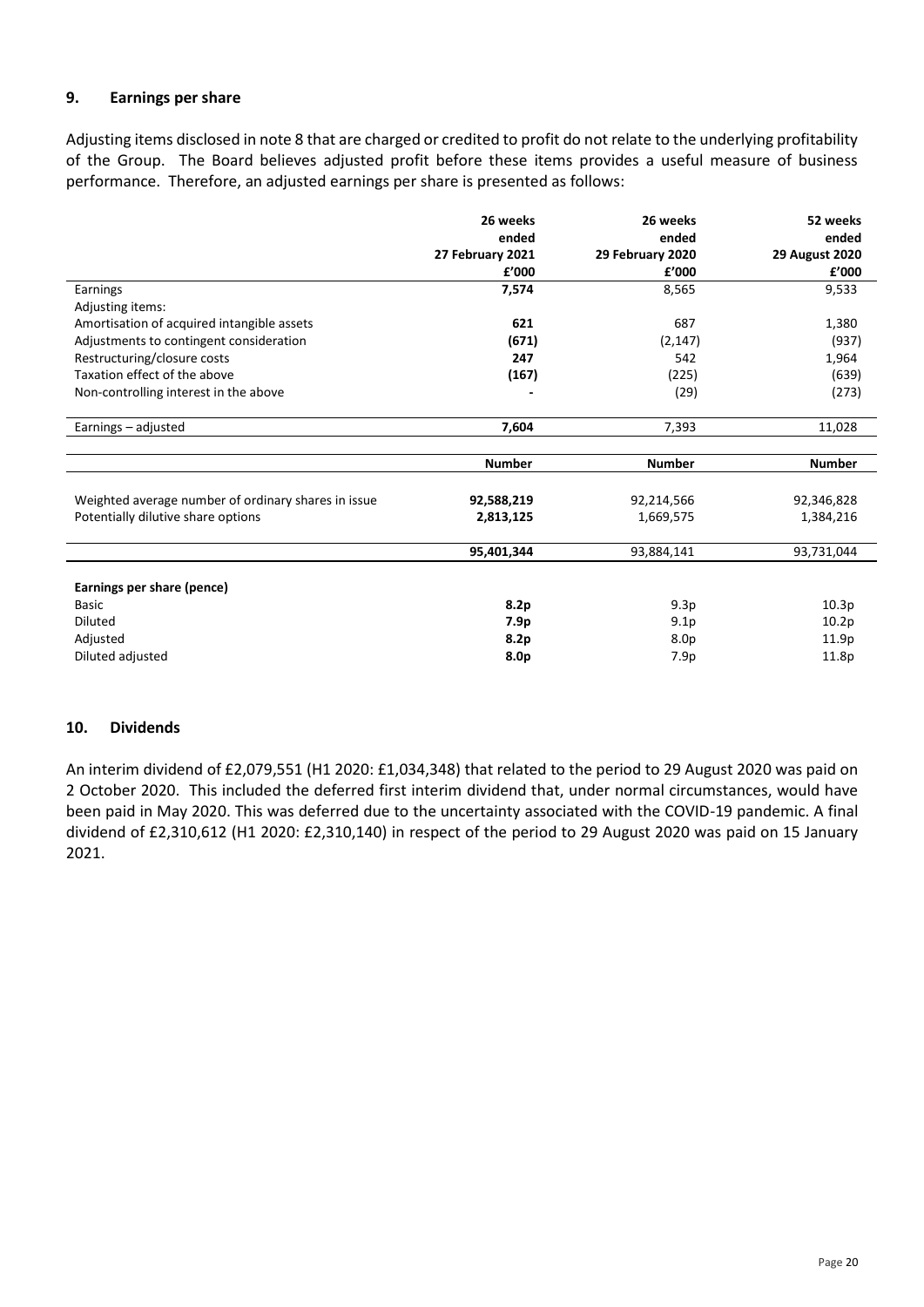## **11. Intangible assets, property, plant and equipment, right-of-use assets and investment property**

|                                                |          | Other      | Property, |              |            |
|------------------------------------------------|----------|------------|-----------|--------------|------------|
|                                                |          | intangible | plant and | Right-of-use | Investment |
|                                                | Goodwill | assets     | equipment | assets       | property   |
|                                                | £'000    | £'000      | £'000     | £'000        | £'000      |
| 26 weeks ended 27 February 2021                |          |            |           |              |            |
| Opening net book amount at 30 August 2020      | 32,041   | 9,171      | 38,259    | 14,856       | 158        |
| Exchange differences                           | (511)    | (52)       | (570)     | (17)         |            |
| Additions                                      |          | 780        | 1,628     | 1,818        |            |
| Disposals and transfers                        |          |            | (1,748)   | 861          |            |
| Depreciation and amortisation                  |          | (781)      | (1,960)   | (1,253)      | (3)        |
| Closing net book amount at 27 February 2021    | 31,530   | 9,118      | 35,609    | 16,265       | 155        |
|                                                |          |            |           |              |            |
| 26 weeks ended 29 February 2020                |          |            |           |              |            |
| Opening net book amount at 1 September 2019    | 32,877   | 9,318      | 41,917    |              | 164        |
| Transition to IFRS 16                          |          |            | (4, 409)  | 15,903       |            |
| Exchange differences                           | (807)    | (99)       | (911)     | (48)         |            |
| Additions                                      |          | 845        | 2,569     | 1,263        |            |
| <b>Disposals</b>                               |          |            | (90)      |              |            |
| Depreciation, amortisation and impairment      | ۰        | (749)      | (2,309)   | (1,248)      | (3)        |
| Closing net book amount as at 29 February 2020 | 32,070   | 9,315      | 36,767    | 15,870       | 161        |

Transfers include assets refinanced under a lease and finance leased assets that became owned assets on maturity of the lease term.

Capital commitments contracted, but not provided for, by the Group at the period end amounts to £632,000 (2020: £1,559,000).

## **12. Borrowings**

|                                                    | As at       | As at       | As at     |
|----------------------------------------------------|-------------|-------------|-----------|
|                                                    | 27 February | 29 February | 29 August |
|                                                    | 2021        | 2020        | 2020      |
|                                                    | f'000       | f'000       | £'000     |
|                                                    |             |             |           |
| Current                                            | 8,580       | 26,855      | 11,420    |
| Non-current                                        | 26,815      | 27,896      | 25,021    |
| <b>Total borrowings</b>                            | 35,395      | 54,751      | 36,441    |
| Cash and cash equivalents as per the balance sheet | (24, 838)   | (29, 318)   | (17, 571) |
| Net debt (excluding leases)                        | 10,557      | 25,433      | 18,870    |
| Undrawn facilities                                 | 35,324      | 22,412      | 35,083    |

Current borrowings include bank overdrafts of £4.9m (2020: £8.6m). Undrawn facilities include overdraft facilities of £2.5m (2020: £2.5m) that are renewable on an annual basis.

| Movements in borrowings are analysed as follows: | 26 weeks<br>ended<br>27 February<br>2021 | 26 weeks<br>ended<br>29 February<br>2020 |
|--------------------------------------------------|------------------------------------------|------------------------------------------|
|                                                  | f'000                                    | f'000                                    |
| Balance at start of period (excluding leases)    | 36,441                                   | 49,519                                   |
| Exchange differences                             | (235)                                    | (362)                                    |
| New bank loans/RCF drawdown                      | 4,000                                    | 2,500                                    |
| Repayments of borrowings                         | (1,200)                                  | (1,247)                                  |
| (Decrease)/increase in other borrowings          | (604)                                    | 114                                      |
| Loan forgiven                                    | (715)                                    |                                          |
| Release of deferred borrowing costs              | 30                                       | 30                                       |
| Net increase to bank overdraft                   | (2,322)                                  | 4,197                                    |
| Balance at end of period                         | 35,395                                   | 54,751                                   |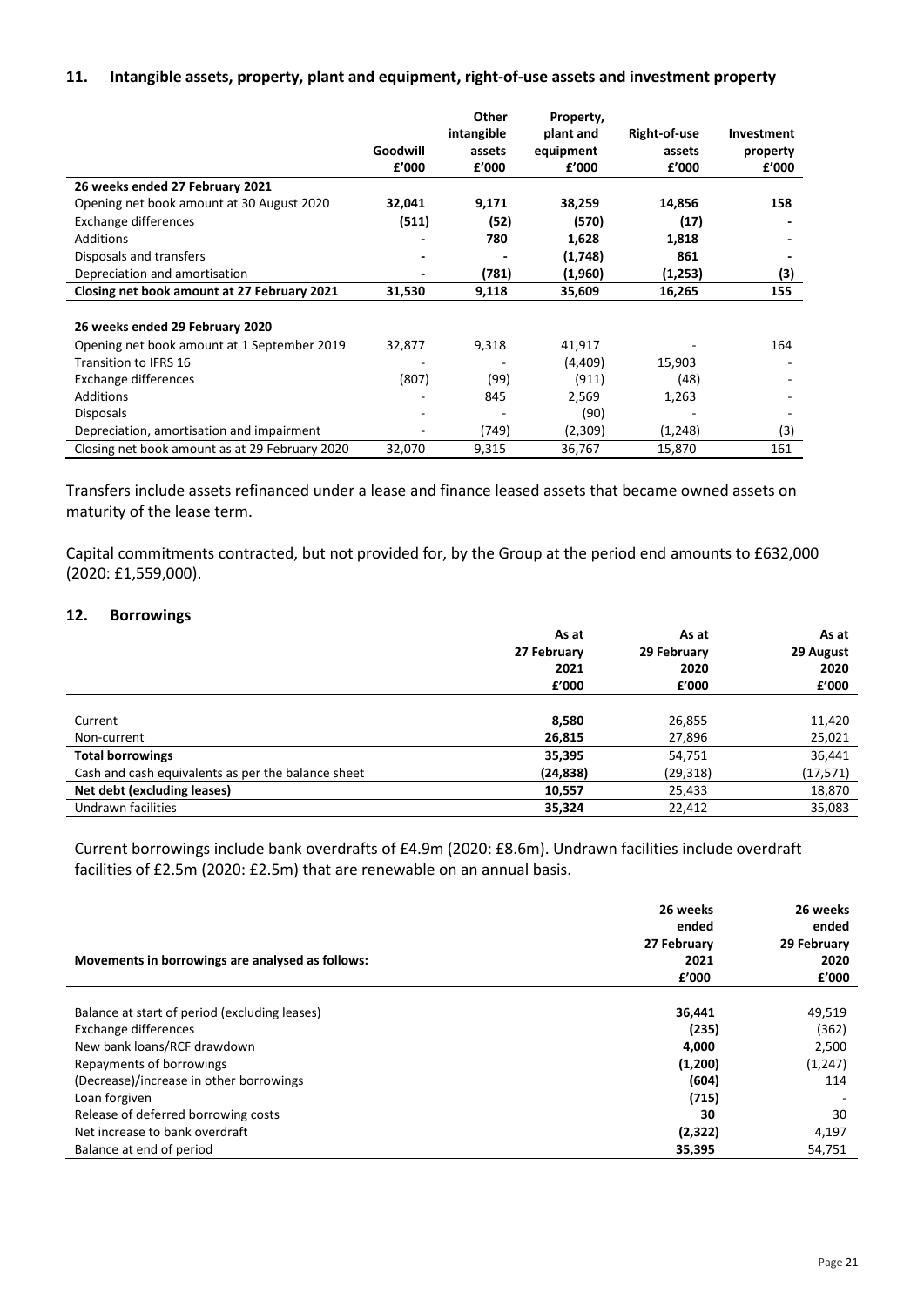# **12. Borrowings (continued)**

New bank loans/RCF drawdown excludes re-financing of assets under new finance lease arrangements. The balance of £49.5m at the start of the comparative period excludes finance leases of £2.9m which were previously included within borrowings as at 31 August 2019 however, on transition to IFRS 16 'Leases' on 1 September 2019, these were presented separately to borrowings on the face of the balance sheet.

## **13. Financial instruments**

IFRS 13 requires financial instruments that are measured at fair value to be classified according to the valuation technique used:

- Level 1 quoted prices (unadjusted) in active markets for identical assets or liabilities
- Level 2 inputs, other than Level 1 inputs, that are observable for the asset or liability, either directly (i.e. as prices) or indirectly (i.e. derived from prices)
- Level 3 unobservable inputs

Transfers between levels are deemed to have occurred at the end of the reporting period. There were no transfers between levels in the above hierarchy in the period.

All derivative financial instruments are measured at fair value using Level 2 inputs. The Group's bankers provide the valuations for the derivative financial instruments at each reporting period end based on mark to market valuation techniques.

Contingent consideration is measured at fair value using Level 3 inputs. Fair value is determined considering the expected payment, which is discounted to present value. The expected payment is determined separately in respect of each individual earn-out agreement taking into consideration the expected level of profitability of each acquisition.

The significant unobservable inputs are the projections of future profitability, which have been based on budget and forecast information for the current year and future periods, and the discount rate, which has been based on the incremental borrowing rate. A significant amount of the contingent consideration payable is included within current liabilities and has therefore not been discounted. A reasonable change in the discount rate applied would not have a material impact on the balances recognised within non-current liabilities.

The following table presents a reconciliation of the contingent consideration liability measured at fair value on a recurring basis using significant unobservable inputs (level 3).

|                                                  | As at       | As at       | As at     |
|--------------------------------------------------|-------------|-------------|-----------|
|                                                  | 27 February | 29 February | 29 August |
|                                                  | 2021        | 2020        | 2020      |
|                                                  | £'000       | f'000       | £'000     |
| Fair value at the start of the period            | 3,422       | 7.954       | 7,954     |
| Exchange differences                             | (12)        | (175)       | (184)     |
| Payments made to vendors (including legal costs) | (131)       | (1, 473)    | (2,513)   |
| Change in fair value                             | (671)       | (3,027)     | (1,835)   |
| Fair value at the end of the period              | 2.608       | 3.279       | 3,422     |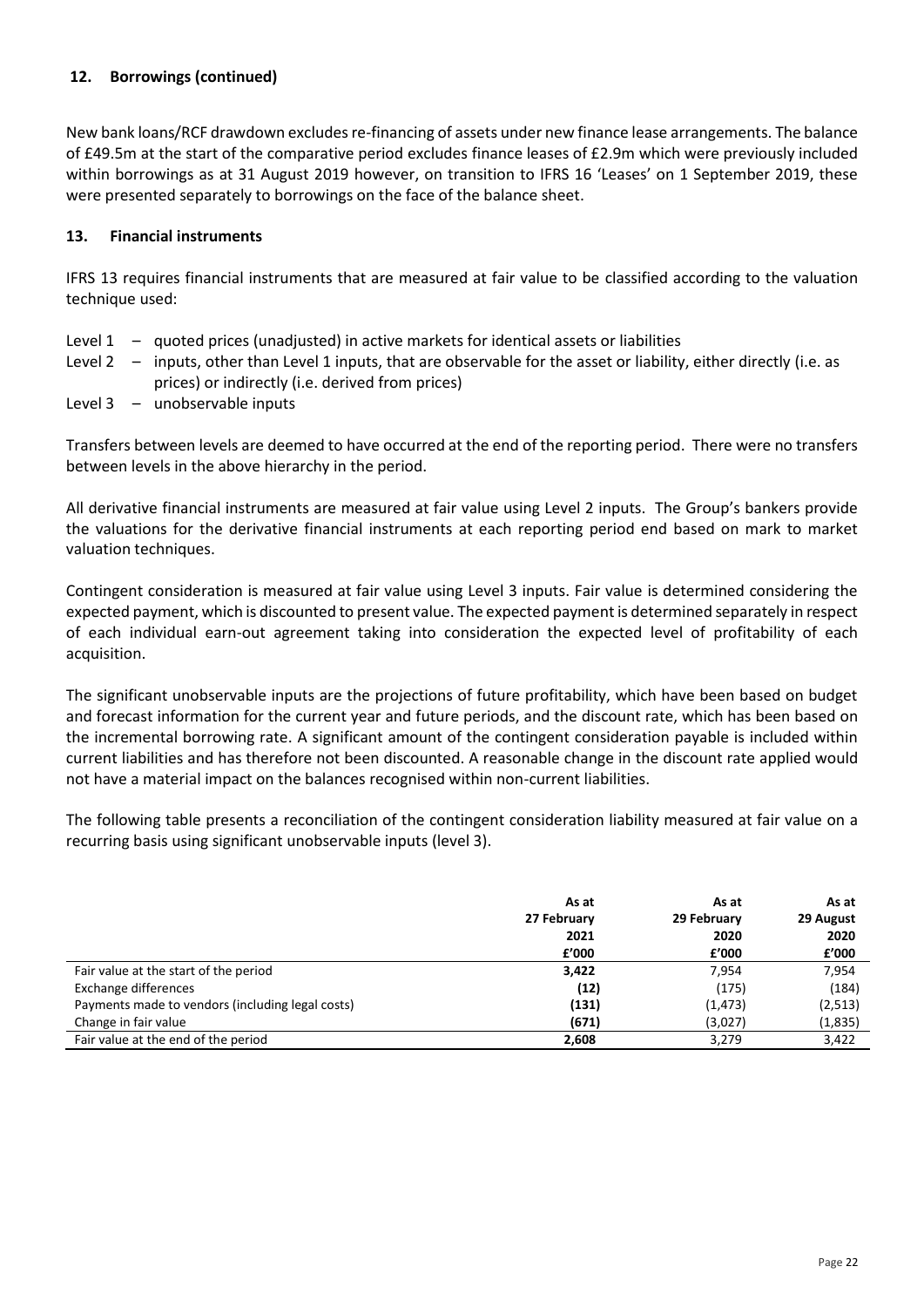## **14. Retirement benefit asset**

The amounts recognised in the Income Statement are as follows:

|                                               | 26 weeks<br>ended<br>27 February<br>2021 | 26 weeks<br><b>Ended</b><br>29 February<br>2020 | 52 weeks<br>ended<br>29 August<br>2020 |
|-----------------------------------------------|------------------------------------------|-------------------------------------------------|----------------------------------------|
|                                               | f'000                                    | £'000                                           | £'000                                  |
|                                               |                                          |                                                 |                                        |
| Administrative expenses                       | 9                                        | 9                                               | 13                                     |
| Net interest on the net defined benefit asset | (74)                                     | (70)                                            | (139)                                  |
| <b>Total income</b>                           | (65)                                     | (61)                                            | (126)                                  |

Net interest on the defined benefit retirement asset is recognised within interest income.

The amounts recognised in the Balance Sheet are as follows:

|                                                     | As at       | As at       | As at     |
|-----------------------------------------------------|-------------|-------------|-----------|
|                                                     | 27 February | 29 February | 29 August |
|                                                     | 2021        | 2020        | 2020      |
|                                                     | £'000       | f'000       | £'000     |
|                                                     |             |             |           |
| Present value of funded defined benefit obligations | (62, 685)   | (67, 203)   | (65, 834) |
| Fair value of scheme assets                         | 70,492      | 73,846      | 73,871    |
| Surplus in funded scheme                            | 7,807       | 6,643       | 8,037     |

Actuarial losses of £295,000 (2020: £1,187,000) have been reported in the Statement of Comprehensive Income. The surplus has decreased over the period since 29 August 2020 due to changes in market conditions contributing to an overall reduction in the scheme surplus.

The Group's associate's defined benefit pension scheme is closed to future service accrual and the valuation for this scheme has not been updated for the half year as any actuarial movements are not considered to be material.

## **15. Share capital**

|                                                      |            |               | <b>Share</b>             |              |
|------------------------------------------------------|------------|---------------|--------------------------|--------------|
|                                                      | Number of  | Share capital | premium                  | <b>Total</b> |
| Allotted and fully paid ordinary shares of 2.5p each | shares     | £'000         | f'000                    | £'000        |
|                                                      |            |               |                          |              |
| Opening balance as at 30 August 2020                 | 92,465,833 | 2,312         | 9,176                    | 11,488       |
| Proceeds from shares issued:                         |            |               |                          |              |
| - LTIP                                               | 309,823    | 7             | $\overline{\phantom{0}}$ |              |
| - Share save scheme                                  | 421,744    | 11            | 437                      | 448          |
| At 27 February 2021                                  | 93,197,400 | 2.330         | 9,613                    | 11,943       |
|                                                      |            |               |                          |              |
| Opening balance at 1 September 2019                  | 91.942.005 | 2.299         | 9,165                    | 11.464       |
| Proceeds from shares issued:                         |            |               |                          |              |
| - LTIP                                               | 513,604    | 13            | ٠                        | 13           |
| At 29 February 2020                                  | 92,455,609 | 2.312         | 9,165                    | 11.477       |

309,823 shares were issued in the period to satisfy the share awards under the LTIP scheme which were exercised in December 2020.

421,744 shares were issued in the period to satisfy the share awards under the share save scheme with exercise proceeds of £447,611. The related weighted average price of the shares exercised in the period was £1.061 per share. At the period end the Company holds 50,045 of these shares in treasury.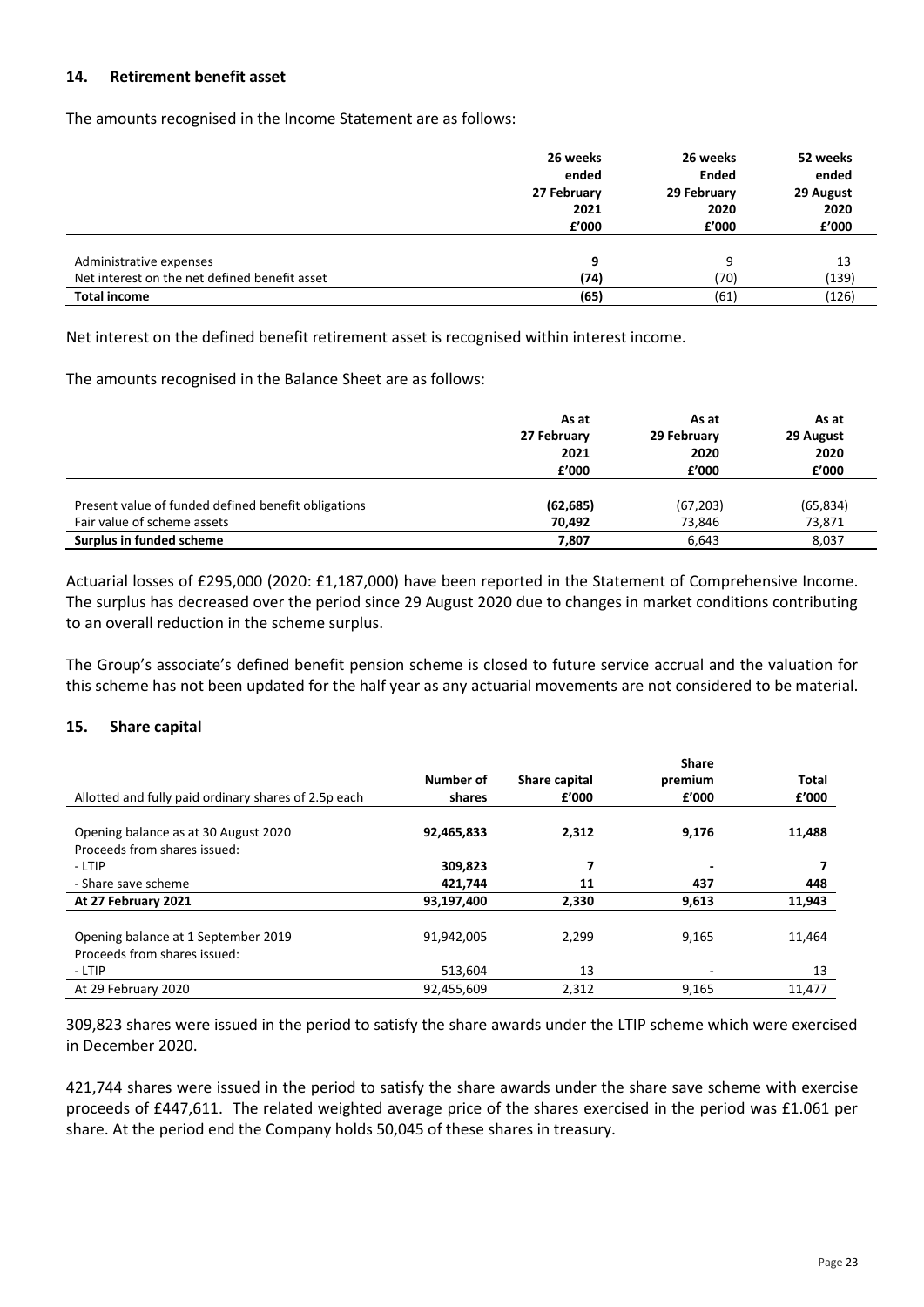# **15. Share capital (continued)**

As announced on 1 April 2021 the Company's issued share capital had increased to 93,544,724 shares of which 75,955 shares were held in treasury. The increase in issued share capital was due to the issue of 347,324 shares under the share save scheme with exercise proceeds of £368,511 and a related weighted average exercise price of £1.061 per share.

## **16. Cash generated from continuing operations**

|                                                              | 26 weeks    | 26 weeks    | 52 weeks  |
|--------------------------------------------------------------|-------------|-------------|-----------|
|                                                              | ended       | ended       | ended     |
|                                                              | 27 February | 29 February | 29 August |
|                                                              | 2021        | 2020        | 2020      |
|                                                              | £'000       | £'000       | f'000     |
| Profit for the period from continuing operations             | 8,460       | 9,131       | 10,922    |
| Adjustments for:                                             |             |             |           |
| Tax                                                          | 1,714       | 1,382       | 1,575     |
| Tax credit in respect of R&D                                 | (180)       | (240)       | (250)     |
| Depreciation and impairment of property, plant and equipment | 1,960       | 2,309       | 4,567     |
| Depreciation and impairment of right-of-use assets           | 1,253       | 1,248       | 2,462     |
| Depreciation of investment property                          | 3           | 3           | 6         |
| Intangible asset amortisation                                | 781         | 749         | 1,513     |
| Loss/(profit) on disposal of property, plant and equipment   | 103         | (51)        | 265       |
| Profit on disposal of right-of-use assets                    |             |             | (37)      |
| Adjustments to contingent consideration                      | (671)       | (2, 147)    | (937)     |
| Net fair value charge/(credit) on share based payments       | 255         | (277)       | (137)     |
| Release of loan provision                                    |             |             | (783)     |
| Other non-cash adjustments                                   | (157)       | (618)       | (504)     |
| Interest income                                              | (135)       | (178)       | (313)     |
| Interest expense and borrowing costs                         | 663         | 935         | 1,716     |
| Share of results of associate and joint ventures             | (2, 196)    | (1,892)     | (2,633)   |
| IAS 19 income statement charge (excluding interest):         |             |             |           |
| Administrative expenses                                      | 9           | 9           | 13        |
| Changes in working capital (excluding the effects of         |             |             |           |
| acquisitions):                                               |             |             |           |
| (Increase)/decrease in inventories                           | (2,783)     | (3,348)     | 4,811     |
| (Increase)/decrease in receivables                           | (7, 872)    | (4, 976)    | 3,862     |
| Increase/(decrease) in payables                              | 14,749      | 5,801       | (3, 479)  |
| Cash generated from continuing operations                    | 15,956      | 7,840       | 22,639    |

## **17. Related party transactions**

The Group's significant related parties are its associate and joint ventures, as disclosed in the Annual Report and Accounts 2020.

|                  | <b>Sales</b><br>to<br>£'000 | <b>Purchases</b><br>from<br>£'000 | Rent<br>receivable<br>from<br>£'000 | <b>Net</b><br>management<br>charges<br>(from)/to<br>£'000 | <b>Dividends</b><br>receivable<br>from<br>£'000 | <b>Amounts</b><br>owed from<br>£'000 | <b>Amounts</b><br>owed to<br>f'000 |
|------------------|-----------------------------|-----------------------------------|-------------------------------------|-----------------------------------------------------------|-------------------------------------------------|--------------------------------------|------------------------------------|
| 26 weeks to      |                             |                                   |                                     |                                                           |                                                 |                                      |                                    |
| 27 February 2021 |                             |                                   |                                     |                                                           |                                                 |                                      |                                    |
| Associate        | 346                         | (60, 865)                         | 10                                  | (69)                                                      | 368                                             | 368                                  | (20, 539)                          |
| Joint ventures   | 373                         | (229)                             | ٠                                   | 82                                                        | $\overline{\phantom{a}}$                        | 1,623                                | (102)                              |
| 26 weeks to      |                             |                                   |                                     |                                                           |                                                 |                                      |                                    |
| 29 February 2020 |                             |                                   |                                     |                                                           |                                                 |                                      |                                    |
| Associate        | 280                         | (55, 183)                         | 10                                  | (69)                                                      | 294                                             | 214                                  | (24, 334)                          |
| Joint ventures   | 238                         | (143)                             | ٠                                   | 80                                                        | $\overline{\phantom{a}}$                        | 1,756                                | (2)                                |